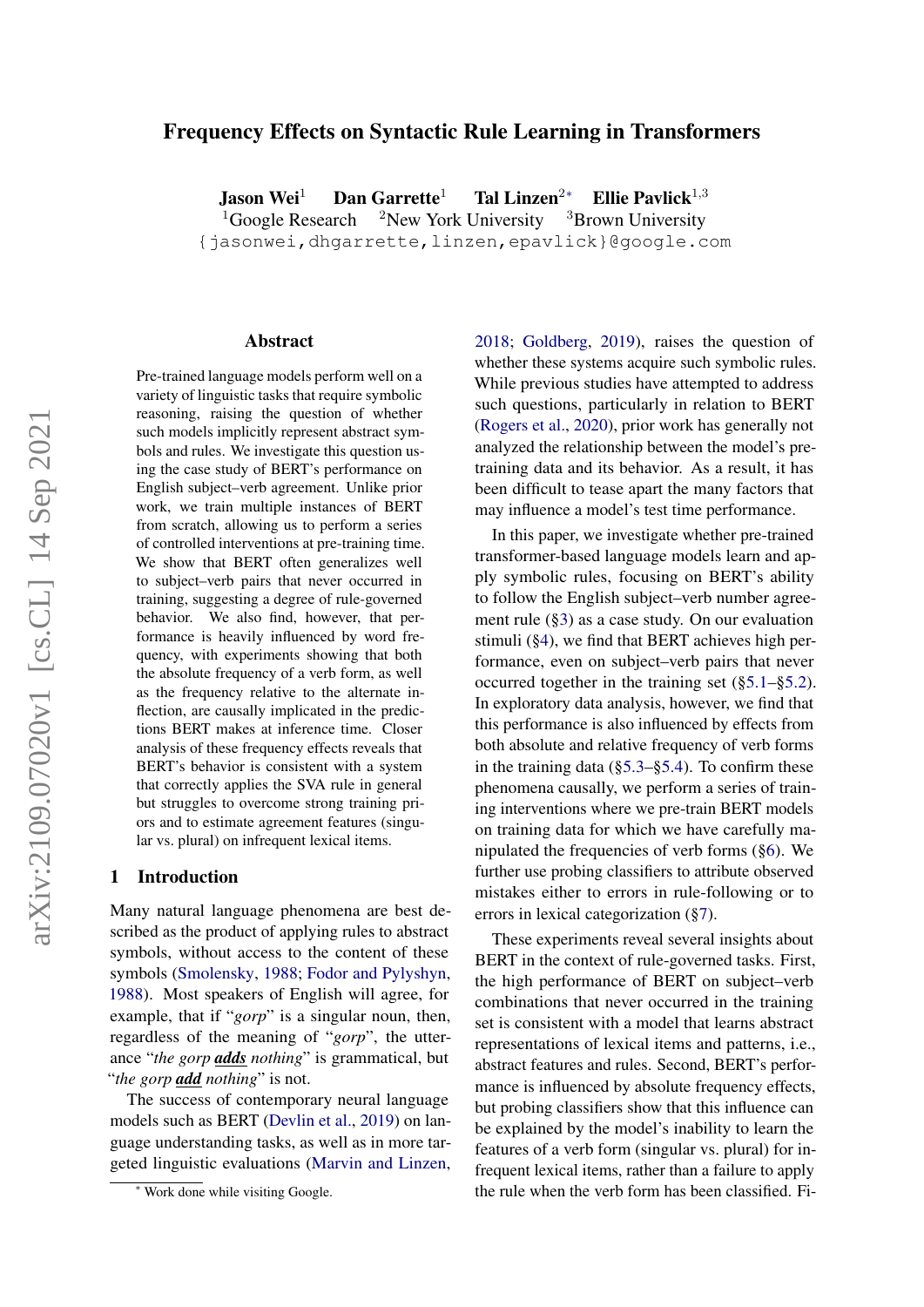nally, although BERT generally applies rules with high accuracy, it fails to overcome strong priors during training—when one verb form is much more frequent than another, BERT tends to produce the more common form, even when it is not consistent with the rule.

# <span id="page-1-2"></span>2 Experimental Logic

## 2.1 Hypotheses

We aim to investigate BERT's ability to reason over abstract symbols. As a case study, we focus on subject–verb agreement (SVA) in English, for which the grammaticality rule of interest is:

 $NUMBER(subject) = NUMBER(verb)$ 

We consider three alternative hypotheses about the process underlying BERT's behavior on SVA.

H1: Idealized Symbolic Learner. In theory, symbolic reasoners operate over abstract categories, such as the *agreement feature* NUMBER, and rules, such as *"if* NUMBER(*subject*) = SINGULAR, *then* NUMBER(*verb*) = SINGULAR." Early work [\(Fodor](#page-9-1) [and Pylyshyn,](#page-9-1) [1988\)](#page-9-1) which discusses the behavior of such symbolic systems often presents an idealized version, for the sake of theoretical argument. Thus, under H1, this system would not make errors such as misclassifying inputs or erroneously parsing the sentence, and is not affected by wordspecific properties (e.g., frequency).

H2: Item-Specific Learner. The antithesis of the idealized symbolic learner is a model that reasons entirely using word co-occurrences. This system does not represent any abstractions over the immediate inputs it receives, and thus cannot reason over features such as singular/plural. Conceptually, it is analogous to early phrase-based MT systems [\(Brown et al.,](#page-8-0) [1990\)](#page-8-0) that build a literal string lookup table in order to predict the most likely output given an input. By definition, it performs poorly on noun–verb pairs that never co-occurred in training, as the lookup table will not have the relevant entry.<sup>[1](#page-1-0)</sup>

H3: Symbolic Learner with Noisy Observations. Both H1 and H2 represent extreme, largely theoretical models of system behavior. In practice, we expect systems like BERT to display some hybrid of the two. However, to our knowledge, there has been no work to date which proposes a specific hypothesis of what type of hybridization best explains BERT's behavior. In this work, we consider one such hybrid: a system that is symbolic at its core but has noisy observations.[2](#page-1-1) That is, under H3, the system represents symbols (e.g. singular/plural word categories) and rules (e.g., SVA) correctly, but can make errors in mapping from inputs to symbols. Conceptually, it is analogous to a BayesNet [\(Pearl,](#page-9-6) [1988\)](#page-9-6) that correctly represents nodes and causal connections internally but may nonetheless incorrectly process an input, activating the wrong nodes and thus producing the wrong output. Thus, unlike in H1, systems consistent with H3 make errors when they cannot identify whether a subject or verb is singular or plural, potentially due to frequency effects (present at all levels of processing; [Marantz,](#page-9-7) [2013\)](#page-9-7).

## 2.2 Predictions and Summary of Findings

We use three diagnostics to differentiate the above hypotheses: (1) generalization to unseen noun-verb pairs, (2) the presence of frequency effects when making predictions for seen noun-verb pairs, (3) and correlation between specific types of errors.

Generalization to unseen noun-verb pairs allows us to differentiate H2 from H1 and H3. For instance, since whether the sentence *"the section adds nothing"* obeys the SVA rule depends only on NUMBER(*"section"*) and NUMBER(*"adds"*), a symbolic reasoner's ability to assess grammaticality should not depend on how frequently the words *"section"* and *"adds"* have been seen together in the data. Instead, we would expect such a system to learn the correct agreement features of the two words independently and apply a general SVA rule to them. In contrast, an item-specific learner, which does not represent abstract agreement features, would rely on probabilities defined over specific lexical items, and thus may fail to reason correctly about rare or unseen situations, for which such probabilities are poorly calibrated.

The presence of frequency effects in BERT's performance allows us to differentiate H1 from H2

<span id="page-1-0"></span><sup>&</sup>lt;sup>1</sup>We do not specify whether such a model has access to abstract features other than agreement because such features (e.g., the notion of subject) do not affect the specific hypotheses we consider. For example, a model that does not represent agreement feature and only learns word co-occurrences will perform poorly on unseen items, regardless of whether it has access to correct parses.

<span id="page-1-1"></span><sup>&</sup>lt;sup>2</sup>Here, "observations" involves both the parser as well as the lexicon. I.e., H3 allows for errors to arise due to incorrect lexical entries and/or incorrect parses. However, since our experiments ([§7\)](#page-6-0) don't differentiate lexicon errors from parse errors, we do not differentiate them within this hypothesis. Future work that differentiates these two errors sources could be worthwhile.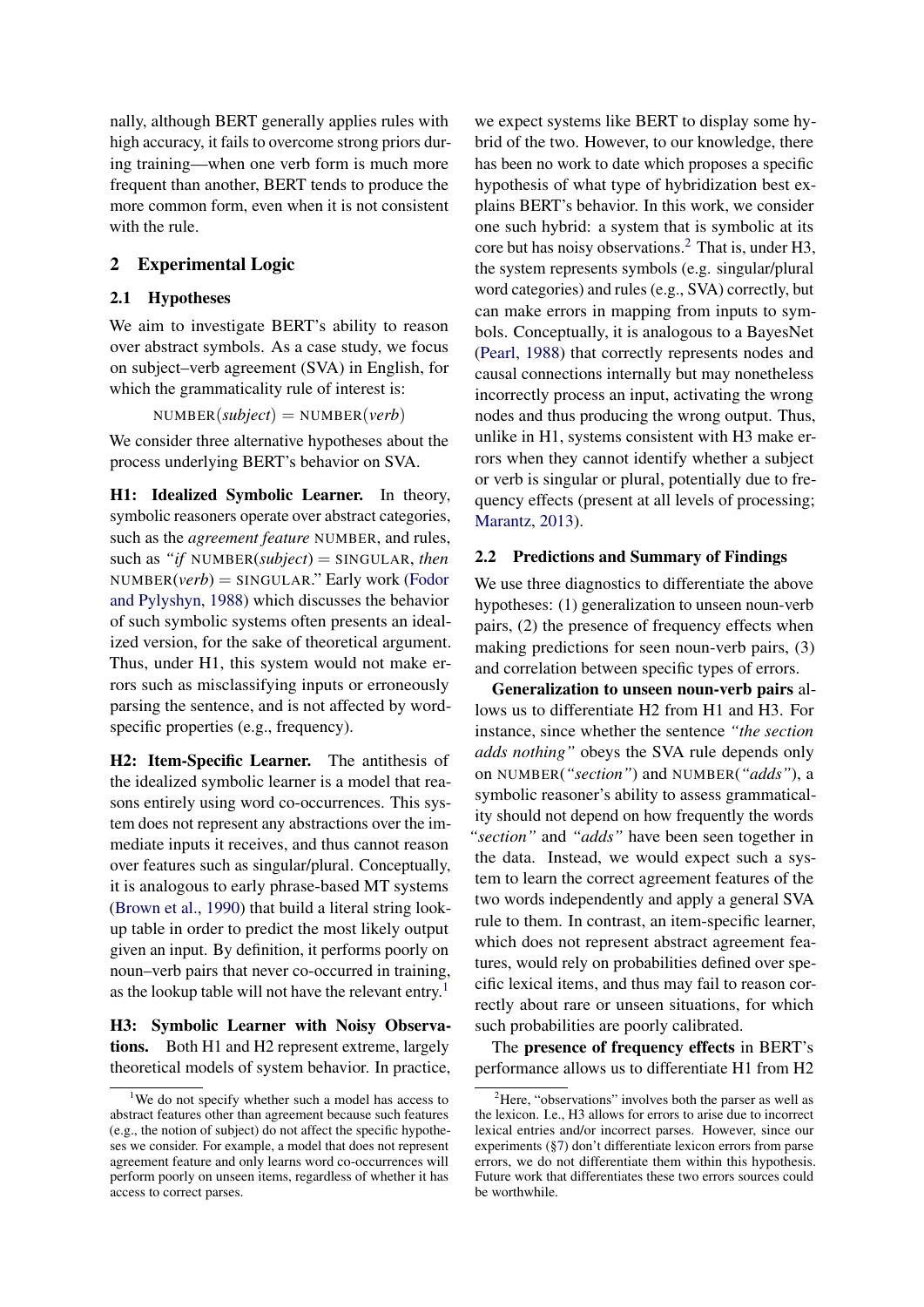and H3. That is, under both H2 and H3, the model may perform worse on less frequent words (albeit for different reasons). In contrast, a system consistent with H1 should not exhibit any differences in performance due to differences in inputs below the abstraction of singular/plural.

Our experiments show that BERT generalizes well (though not perfectly) to unseen noun-verb pairs ([§5.1–](#page-4-0)[§5.2\)](#page-4-1) and exhibits clear frequency effects ([§6\)](#page-5-0). Together, these results are most consistent with a hybrid system like H3. To confirm this, we use probing classifiers to investigate H3's specific prediction about correlations between types of errors, i.e., that errors on SVA should be explained by errors in classifying singular vs. plural ([§7\)](#page-6-0). We find that the expected error patterns explain some frequency effects (those due to absolute frequency) but not others (those due to relative frequency). Thus, we ultimately conclude that, of the hypotheses considered, H3 is the best model of BERT's behavior, though BERT exhibits additional sensitivity to frequency imbalances between competing word forms that H3 leaves underspecified.

## <span id="page-2-0"></span>3 Related Work

Targeted Syntactic Evaluation. We use the targeted syntactic evaluation framework of [Linzen](#page-9-8) [et al.](#page-9-8) [\(2016\)](#page-9-8) and [Marvin and Linzen](#page-9-3) [\(2018\)](#page-9-3) to measure the model's ability to learn and apply the SVA rule. Following the setup from [Goldberg](#page-9-4) [\(2019\)](#page-9-4), each test instance consists of a sentence in which a verb has been masked out, and BERT's masked language modeling (MLM) parameters are used to score whether the singular or plural form of the verb is a better fit for the masked position. For example, given the sentence *"The section* [MASK] *nothing to the info.*" and set of verb inflections {*"add"*, *"adds"*}, the model would be considered correct if the MLM prediction assigns a higher score to the singular form *"adds"* than the plural form *"add"* since the subject of the masked verb position is *"section,"* which is singular.

Due to the particulars of BERT's MLM task setup, the model is only able to score words that are represented by a single wordpiece. While [Goldberg](#page-9-4) [\(2019\)](#page-9-4) dealt with this limitation by restricting evaluation to just those verbs that appear in the original BERT model's vocabulary as a single wordpiece, we are able to avoid such compromises because pre-training the models ourselves means that we can add any entries we want to the vocabulary.

Syntactic Reasoning in LMs. There has been substantial prior work on the ability of language models to perform abstract syntactic processing tasks [\(Hu et al.,](#page-9-9) [2020\)](#page-9-9) (see [Linzen and Baroni](#page-9-10) [\(2020\)](#page-9-10) for a review). On SVA specifically, [Gold](#page-9-4)[berg](#page-9-4) [\(2019\)](#page-9-4) found that BERT achieves high accuracy on both natural sentences (97%) and nonce sentences (83%), and that error rate was independent of the number of "distractor" words between the subject and verb; [Yu et al.](#page-9-11) [\(2020\)](#page-9-11) showed that language models do not exhibit better grammatical knowledge of more frequent nouns. Other work has found that BERT's performance is sensitive to factors that may suggest item-specific learning; [Chaves and Richter](#page-9-12) [\(2021\)](#page-9-12) found that BERT's performance on number agreement is sensitive to the verb, across seven different verbs, and [Newman](#page-9-13) [et al.](#page-9-13) [\(2021\)](#page-9-13) found that language models performed better on verbs that they predicted were likely in context. The focus on frequency effects also relates to a more general line of work on understanding the effect of training size and distribution on neural language models' generalization [\(Warstadt](#page-9-14) [et al.,](#page-9-14) [2020;](#page-9-14) [Lovering et al.,](#page-9-15) [2021\)](#page-9-15). To our knowledge, our present study is the first to investigate these questions via controlled interventions on the model's pre-training data, making it possible to draw stronger conclusions.

Our formulation of the SVA task also relates to work which investigates neural networks' abilities to learn lexical abstractions [\(Chronis and Erk,](#page-9-16) [2020;](#page-9-16) [Kim and Smolensky,](#page-9-17) [2021\)](#page-9-17) and to reason systematically [\(Lake and Baroni,](#page-9-18) [2018;](#page-9-18) [Yanaka](#page-9-19) [et al.,](#page-9-19) [2019;](#page-9-19) [Kim and Linzen,](#page-9-20) [2020;](#page-9-20) [Goodwin et al.,](#page-9-21) [2020\)](#page-9-21). These studies on systematicity, however, run controlled experiments by training small models on toy data. Our work studies the widely-used BERT model, trained on real data and at scale.

## <span id="page-2-1"></span>4 Experimental Setup

#### 4.1 Model

Differentiating between the hypotheses presented in [§2](#page-1-2) requires analyzing model performance on individual items as a function of frequencies in the training data. The original BERT model was trained on both English Wikipedia and BooksCorpus [\(Zhu et al.,](#page-9-22) [2015\)](#page-9-22). However, BooksCorpus is not publicly available [\(Bandy and Vincent,](#page-8-1) [2021\)](#page-8-1), so when we pre-train our BERT models, we use only the Wikipedia data (2.3 billion tokens). Despite this difference in training data, our models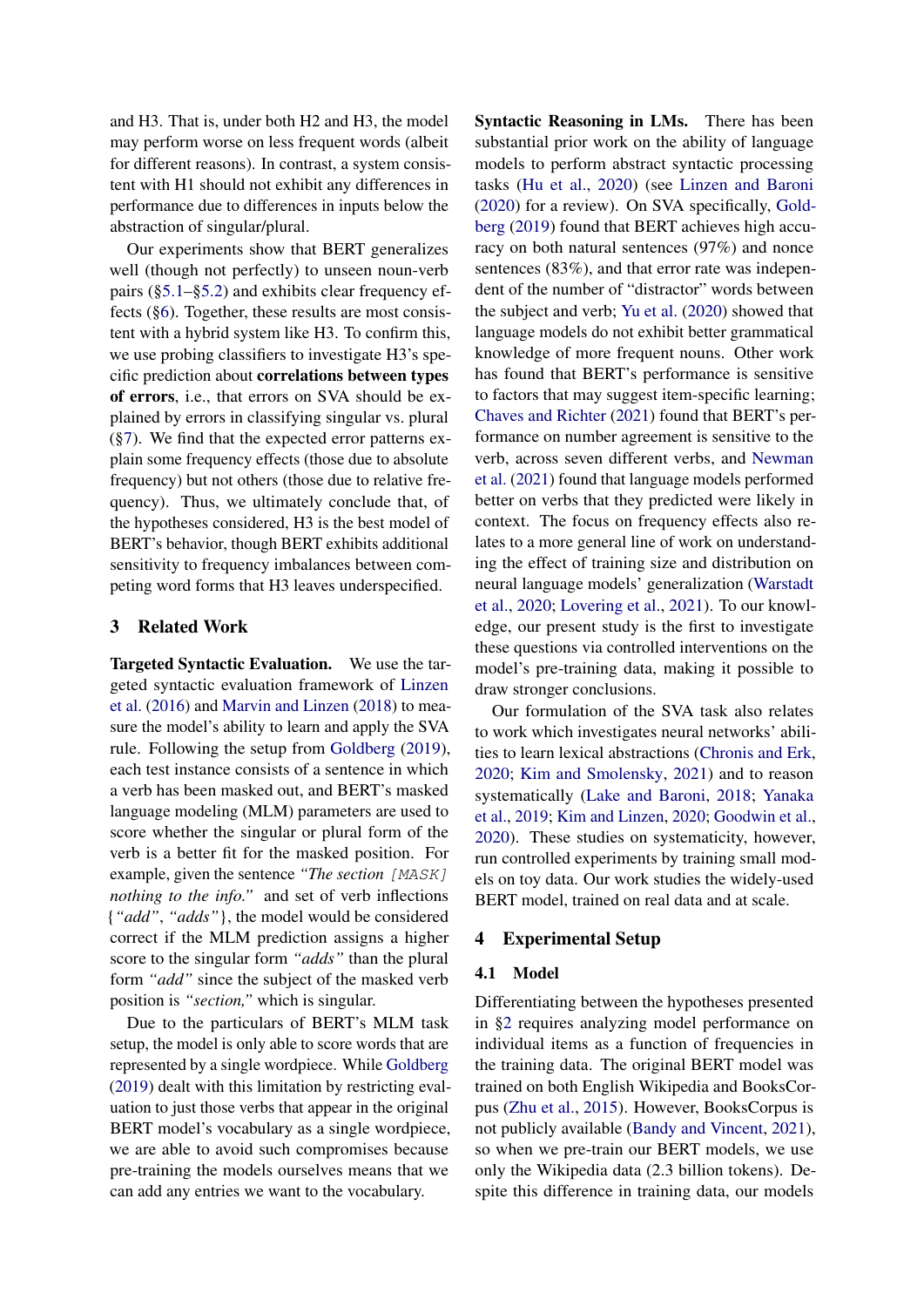<span id="page-3-0"></span>

| Natural | <b>Addition</b> of such minor characters <b>seem/seems</b> more promotional than encyclopedic.<br>Other popular trade <b>items</b> of the area <b>include/includes</b> sandalwood, rubber, and teak.<br>The <b>party</b> that originally buys the securities effectively <b>act/acts</b> as a lender. |
|---------|-------------------------------------------------------------------------------------------------------------------------------------------------------------------------------------------------------------------------------------------------------------------------------------------------------|
| Nonce   | The <b>astronomer</b> of the first session of the court during that year <b>perform/performs</b> a<br>The isometry in the gulf market/markets santa catalina island.<br>The <b>sheepdog</b> of basic needs providers <b>review/reviews</b> a damaging effect.                                         |

Table 1: Examples of natural and nonce stimuli. Target verbs and their subjects are bolded. The model takes as input the sentence with the verb masked, and is evaluated based on which verb inflection it scores more highly.

achieve performances comparable to the public BERT-Base release on GLUE [\(Wang et al.,](#page-9-23) [2018\)](#page-9-23) (see Appendix [A\)](#page-10-0).

### 4.2 Evaluation Stimuli

We evaluate the model's SVA ability on two classes of stimuli: (1) *natural* sentences, which are generally both syntactically and semantically coherent, and (2) *nonce* sentences (following [Gulordava et al.](#page-9-24) [2018\)](#page-9-24) which are grammatically valid but not necessarily semantically coherent ("*colorless green ideas sleep furiously*", [Chomsky,](#page-9-25) [1956\)](#page-9-25). Examples of each are shown in Table [1.](#page-3-0)

Evaluating on natural sentences provides a measurement of how well the model can be expected to perform in realistic settings, but these sentences are not ideal for a targeted SVA evaluation since they often contain additional cues relevant to verb inflection, such as other plural verbs or plural determiners, as in "*two* [SUBJECT] *and their dogs* [VERB]," making it difficult to discern whether a model has chosen a particular verb inflection based on the subject. In contrast, performance on synthetic nonce sentences allows us to ensure that the only source of information about the verb's correct inflection is the subject itself.

Natural Stimuli. Following [Goldberg](#page-9-4) [\(2019\)](#page-9-4), for natural stimuli we use the dataset from [Linzen](#page-9-8) [et al.](#page-9-8) [\(2016\)](#page-9-8), which comprises 23,298 sentences from Wikipedia. The target verb is plural in 16,232 of these sentences and singular in 7,064 of these sentences. These evaluation sentences span 176 verb lemmas and 329 verb forms.

<span id="page-3-1"></span>Nonce Stimuli. For our nonce stimuli, we compiled a list of 200 nouns, 336 verbs, and 56 *sentential contexts*—sentence templates where we remove the original subject and verb—such that any given (noun, verb, sentential context) triplet yields a grammatically correct nonce sentence. E.g., given the sentence "*the investigation of chaperones has a long history*", we can create a sentential context: "*the* [SUBJECT] *of chaperones* [VERB] *a long his-* *tory.*" We can then randomly chose a noun and verb from our noun and verb lists (e.g., *cities* and *play*) to construct a nonce sentence: "*The cities of chaperones play a long history.*" Considering all possible combinations of nouns, verbs, inflections, and contexts yields a dataset of 7,526,400 sentences which is is both large (c.f., 383 sentences in [Gulordava et al.](#page-9-24) [\(2018\)](#page-9-24)) and balanced in terms of number form (50% singular and 50% plural).

To ensure that constructed sentences are grammatically correct, we apply several manual filters (e.g., removing verbs that have ambiguous inflections), which are described in detail in Appendix [B](#page-10-1) (with a list of all nouns, verbs, and sentential contexts in Appendix [D\)](#page-14-0). To verify the quality of the resulting stimuli, one of the authors manually examined 154 randomly generated nonce sentences in the same way that they would be presented to the model. The verb inflection was correctly predicted in all but one of the instances (with the single error attributed to carelessness), and the annotator confirmed that all generated sentences were grammatically correct. Our stimuli and code are available at [https://github.com/](https://github.com/google-research/language/tree/master/language/bertology/frequency_effects) [google-research/language/tree/master/](https://github.com/google-research/language/tree/master/language/bertology/frequency_effects) [language/bertology/frequency\\_effects](https://github.com/google-research/language/tree/master/language/bertology/frequency_effects).

# 5 Exploratory Analyses: What Factors Correlate with Error Rates?

We first perform an exploratory analysis of how the model's abilities on the SVA task vary as a function of pre-training frequency. As discussed in [§2,](#page-1-2) we consider generalization to unseen subject-verb pairs to be evidence of symbolic reasoning (H1 or H3), and strong frequency effects to suggest itemspecific learning (H2 or H3). Note that in these experiments, it is not the individual lexical items the subject and verb—that are unseen, only the combination of them in a single sentence. Therefore, this analysis evaluates the model's ability to perform abstract reasoning about individual items for which it has learned representations.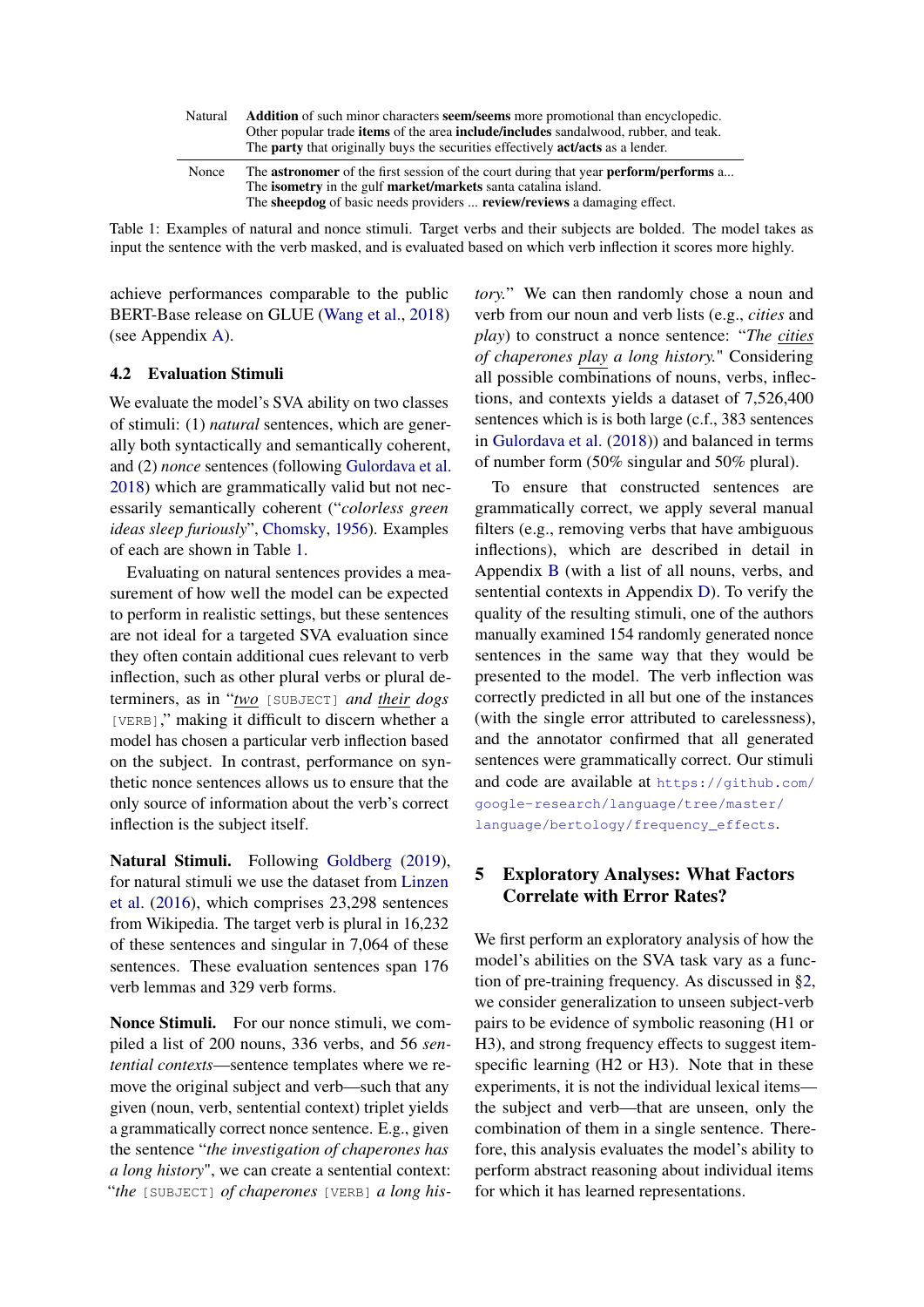<span id="page-4-5"></span>

|                  | Natural     |               | Nonce       |        |
|------------------|-------------|---------------|-------------|--------|
|                  | <b>Seen</b> | <b>Unseen</b> | <b>Seen</b> | Unseen |
| $argmax_V P(V)$  | 39.1        | 39.0          | 50.0        | 50.0   |
| $argmax_V P(SV)$ | 22.9        | 50.0          | 41.2        | 50.0   |
| <b>BERT</b>      | 3.3         | 8.8           | 15.6        | 17.6   |

Table 2: Error rate on natural and nonce evaluation stimuli, stratified by whether the subject–verb pair was seen (frequency  $\geq$  1) or unseen (frequency = 0) during pre-training. Heuristics (argmaxes) show performance for a item-specific learner that memorizes probabilities of specific verbs (V) or subject–verb (SV) pairs. BERT's performance degrades on unseen pairs, but is significantly better than these heuristics.

### <span id="page-4-0"></span>5.1 Overall Performance

Overall, the model's error rate is 3.2% on natural stimuli and 16.8% on nonce stimuli. This is similar to [Goldberg](#page-9-4) [\(2019\)](#page-9-4)'s reported 3% error on natural stimuli from [Linzen et al.](#page-9-8) [\(2016\)](#page-9-8) and a 17% error on nonce stimuli from [Gulordava et al.](#page-9-24) [\(2018\)](#page-9-24).[3](#page-4-4)

## <span id="page-4-1"></span>5.2 Unseen Subject–Verb Pairs

Table [2](#page-4-5) stratifies error rate by seen and unseen subject–verb pairs. Compared with subject–verb pairs seen at least once during training, error rates on unseen subject–verb pairs are 5% higher on natural sentences and 2% higher on nonce sentences. This degradation, however, is minimal compared with what we might expect from a naive itemspecific learner (H2), represented by the heuristic baselines in Table [2.](#page-4-5) These results thus suggest that BERT reasons over representations that abstract to some degree over individual words, though it does not meet the definition of a fully-abstract symbolic learner (H1), which would have no degredation in performance.

## <span id="page-4-2"></span>5.3 Frequency of the Target Form

To further examine the effect of frequency, we draw inspiration from the human language processing literature. One of the most widely-observed phenomena in such research is that high-frequency words are learned better [\(Ambridge et al.](#page-8-2) [2015\)](#page-8-2):

## *Reduce Error Hypothesis*. *High-frequency forms reduce errors in contexts where they are the target.*

Figure [1](#page-4-6) stratifies error rate by the training frequency of (1) subject–verb pairs and (2) verbs (independent of subject). On both natural and nonce stimuli, error rate decreases for more-frequent

<span id="page-4-6"></span>

Frequency of subject–verb pair in the training set



Figure 1: Error rate stratified by how often subject– verb pairs appeared in the same sentence in BERT's training set (top) and how often verbs appeared in the training set (bottom). Error rate was lower for subject– verb pairs and verbs that were more frequent.

subject–verb pairs and more-frequent verbs, consistent with the Reduce Error hypothesis.

## <span id="page-4-3"></span>5.4 Frequency of the Competing Form

Although seeing a verb more often in training often reduces errors when that verb is the target, when high-frequency forms are not the target, they can act as distractors and reduce accuracy:

*Cause Error Hypothesis*. *High-frequency forms cause errors when a competing, lower-frequency form is the target [\(Ambridge et al.,](#page-8-2) [2015\)](#page-8-2).*

Is BERT's error rate similarly affected by distractor frequency effects? For instance, the word *"combat,"* which is not only the plural form of the verb *"combat"* but also a fairly frequent noun, appears 102× more often in the training set than *"combats."* If word frequency influences BERT's predictions, then such asymmetries may cause a high error rate when the target form is *"combats."*

As Figure [2](#page-5-1) shows, error rate is lower when the target form is more frequent relative to the competing form. For nonce sentences, for example, error rate was only 2.2% when the target form was 16

<span id="page-4-4"></span> $3$ The [Gulordava et al.](#page-9-24) [\(2018\)](#page-9-24) stimuli slightly differ in that all content words (not just the subject and verb) were replaced.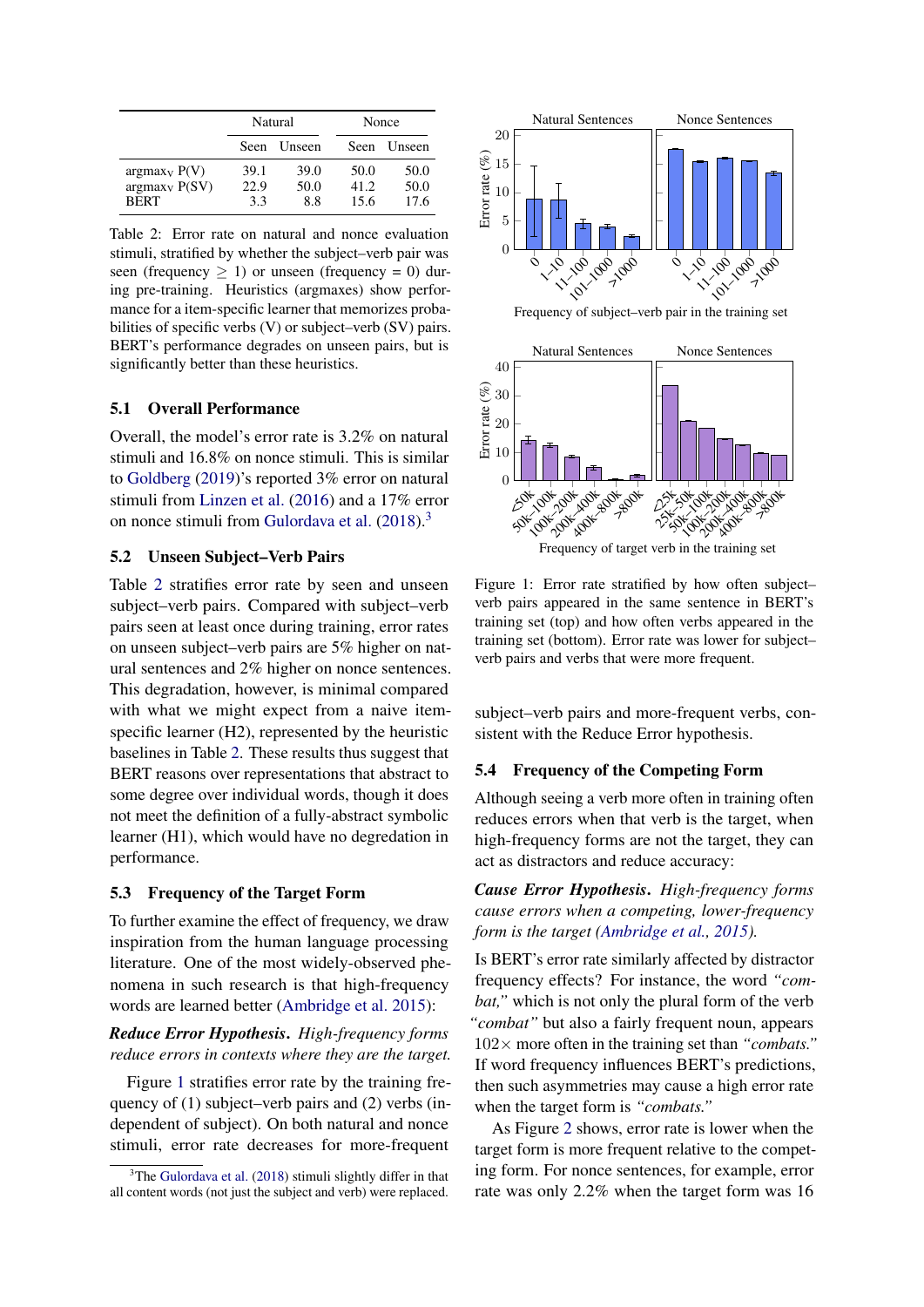<span id="page-5-1"></span>

Figure 2: Error rate stratified by the ratio between the frequency of the target verb form versus the competing verb form. BERT's error rate was higher when the competing verb form occurred more frequently in the training set than the target verb form.

times or more as frequent than the competing form, compared with 62.5% when the competing form was 16 times or more frequent than the target form.

### 5.5 Takeaways

The above exploratory analyses suggest that BERT is influenced by both the absolute frequency of the target form (Reduce Error Hypothesis), as well as the frequency of the target relative to the competing form (Cause Error Hypothesis). Although these results are strong correlational evidence, absolute and relative frequency are highly correlated with one another (i.e., as the absolute frequency of a word increases, so does its frequency relative to other words).[4](#page-5-2) Thus, more controlled studies are needed to establish which effects have a causal effect on BERT's rule-learning.

# <span id="page-5-0"></span>6 Confirmatory Analysis: Manipulating the Training Data

To better understand the above trends, we design a set of experiments in which we manipulate one variable (absolute or relative frequency of a verb form in pre-training) while holding the other fixed.

## 6.1 Experimental Setup

We select 60 verbs of interest (VOIs) and manipulate their training set frequencies. We choose the VOIs by taking 60 transitive verbs for which both singular and plural forms of each verb occur at least  $10<sup>4</sup>$  times in the corpus (the full list is shown in Appendix [D.4\)](#page-16-0). We remove all sentences

<span id="page-5-4"></span>

Figure 3: Effect of absolute frequency of a verb of interest (VOI) when the ratio between singular and plural forms is held constant at 1:1. The error rate for sixty VOI is shown for BERT models that have seen the sixty VOI at different frequencies in the pre-training dataset.

containing these VOIs from the training set, and, based on the experiment, add them back in such that VOIs appear at a specified (absolute or relative) frequency. We evaluate the model's performance on these VOIs by using both a natural dataset of approximately 100 examples per VOI, as well as by inserting the VOIs into the nonce (noun + sentential context) constructions from [§4.2.](#page-3-1)

We note that the exact size of the training set in our manipulations changes depending on how many sentences containing VOIs are added in (e.g., models which see 10,000 examples per VOI see more total training examples than models that see only 1 example per VOI). The difference in absolute terms, however, is small (less than 1% of the total training set). Thus, we consider it unlikely that any observed difference in performance is due to a difference in the total size of the training corpus.<sup>[5](#page-5-3)</sup>

#### <span id="page-5-5"></span>6.2 Absolute Frequency of Verb Form

We first examine how the absolute frequency of a verb form affects the model's number agreement ability on that form. For each of nine frequencies  $n = 1, 3, 10, 30, 100, 300, 1,000, 3,000,$  and 10,000, we train a new BERT model that sees the verbs  $n$  times each during training. To isolate the effect of absolute frequency, we fix the relative frequency to be balanced—for each VOI,  $n$  instances are singular and n are plural.

The results of this experiment are shown in Figure [3.](#page-5-4) When the occurrences of a VOI are balanced between inflections (singular and plural), error rate decreases monotonically when target form is more frequent in training.

<span id="page-5-2"></span><sup>&</sup>lt;sup>4</sup>This correlation is not only intuitive but also empirical see Figure [10](#page-12-0) in Appendix [C.3.](#page-11-0)

<span id="page-5-3"></span><sup>5</sup>As one measure, masked language model accuracy (on the same dev set) was 59.96% for a model with VOIs appearing at frequency 10,000, versus 59.91% for a model with VOIs appearing at frequency 1.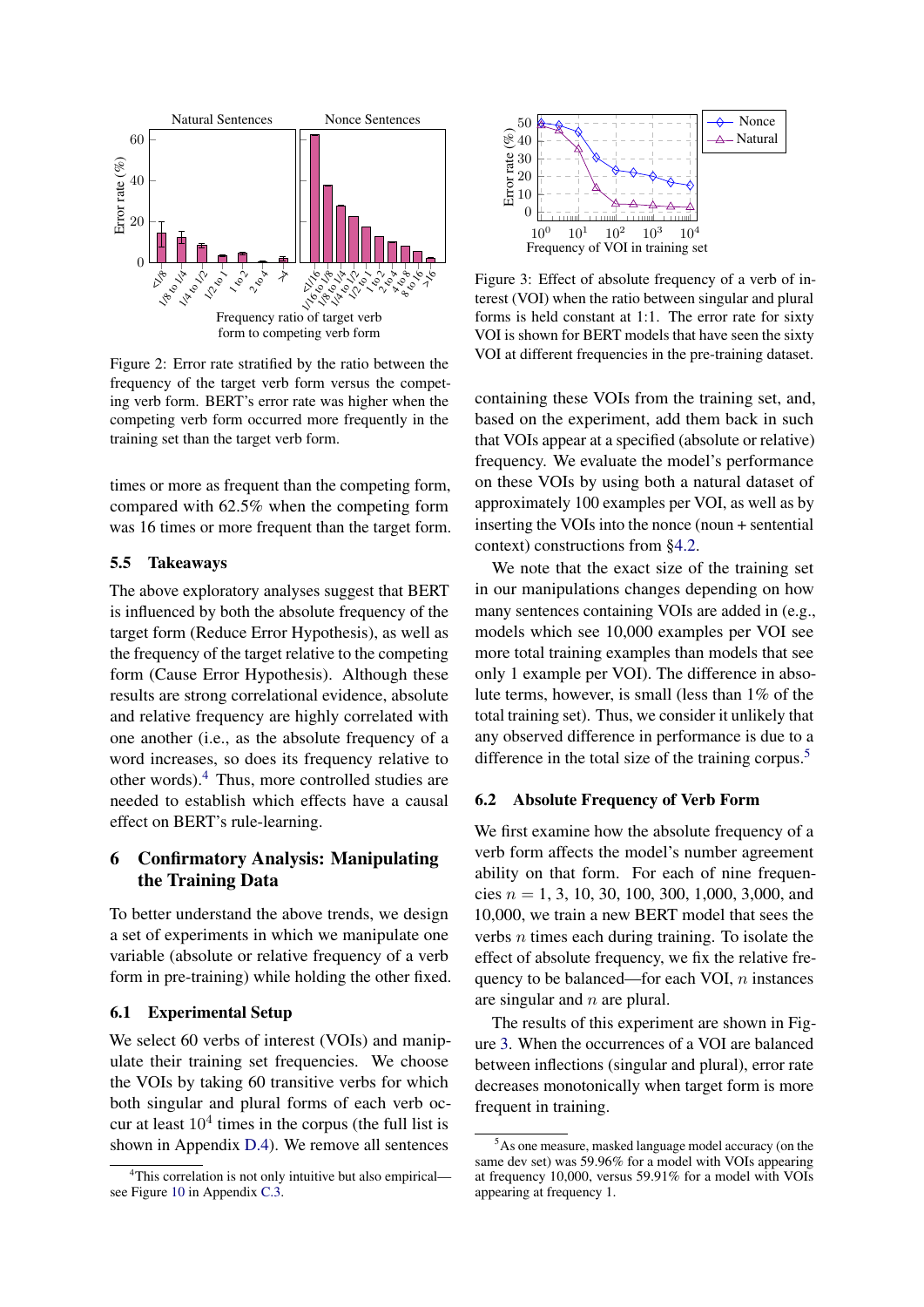<span id="page-6-1"></span>

Figure 4: When the absolute frequency of the target verb form is held constant, increasing the relative frequency of the competing verb form increases error for the target form and decreases error for the competing form. This behavior is in the same direction as a heuristic that, at inference time, picks the more frequent verb.

### <span id="page-6-2"></span>6.3 Relative Frequency of Verb Form

We next analyze whether the frequency ratio between a target verb form  $v$  and its competing form  $v'$  affects the model's ability to produce  $v$  in context. To balance how often the target  $v$  is singular vs. plural, we use the following procedure. We randomly split our 60 VOI into two groups of 30 verbs each, which we denote as  $S$  and  $P$ . In each experiment, we set the frequency of the singular verbs in S to  $N_{\text{vary}}$ , while holding the frequency of the plural forms of the verbs in S constant at  $N_{\text{constant}}$ . Likewise, we set the frequency of the plural verbs in  $P$  to  $N_{\text{vary}}$ , and hold the frequency of the singular form of these verbs constant at  $N_{\text{constant}}$ . We run experiments with  $N_{\text{vary}} = \{1, 10, 30, 100, 300, 1,000,$ 3,000, 10,000}, and do this twice for  $N_{\text{constant}}$  set to 100 and 1,000. As our evaluation stimuli are balanced such that both  $v$  and  $v'$  occur as the target in every template for every VOI, we are able to analyze the effect of the  $v$ : $v'$  frequency ratio—holding the absolute frequency of v fixed—for  $v:v'$  ranging from 1:100 to 100:1.

Figure [4](#page-6-1) shows the results. When the competing form occurs more frequently (with respect to the target form), error rate increases for the target form and decreases for the competing form.

### <span id="page-6-0"></span>7 Disentangling Sources of Error

### 7.1 Setup

Our goal is to characterize BERT's rule-learning behavior in terms of the three hypotheses H1–H3 described in [§2.](#page-1-2) The frequency effects observed in [§6](#page-5-0) rule out H1 (Idealized Symbolic Learner). However, BERT's generalization to unseen nounverb pairs ([§5.2\)](#page-4-1) is too good to be explained by H2 (Item-Specific Learner). Hence, the hybrid H3 (Symbolic Learner with Noisy Observations) seems like the most plausible candidate.

H3 is not simply a catch-all compromise between rule-based and item-specific learners—H3 makes specific predictions about the nature of the errors BERT will make. Under H3, BERT represents the SVA rule and the concept of agreement features, and follows the rule as long as it identifies the number of the subject and verb correctly. Thus, H3 predicts that observed errors are due to failures to identify the number of either the subject or verb.

Given such a model, we might observe frequency effects because training frequency influences the model's ability to predict the agreement feature for a given verb form. That is, we might observe a trend like the following: if a verb  $v$  occurs in fewer than some  $n$  training examples, BERT mispredicts the agreement feature (e.g., predicting  $v$ ) to be singular when  $v$  is plural); if  $v$  occurs more than  $n$  times, BERT correctly predicts  $v$ 's agreement feature and correctly produces  $v$  in context. In this scenario, we expect that SVA errors will correlate with frequency, but the frequency of these errors should not exceed the error rate in predicting agreement features.

### <span id="page-6-3"></span>7.2 Predicting Agreement Feature

To test whether the above predicted pattern holds, we use two probing classifiers (see [Veldhoen et al.,](#page-9-26) [2016;](#page-9-26) [Ettinger et al.,](#page-9-27) [2016,](#page-9-27) on probing) which we describe below.

Subject agreement feature probe. Our first probe evaluates whether, given a sentence with the verb masked, the embedding at the masked position contains information as to whether a singular or plural verb is required. This setup actually evaluates two subtasks: identifying the subject of the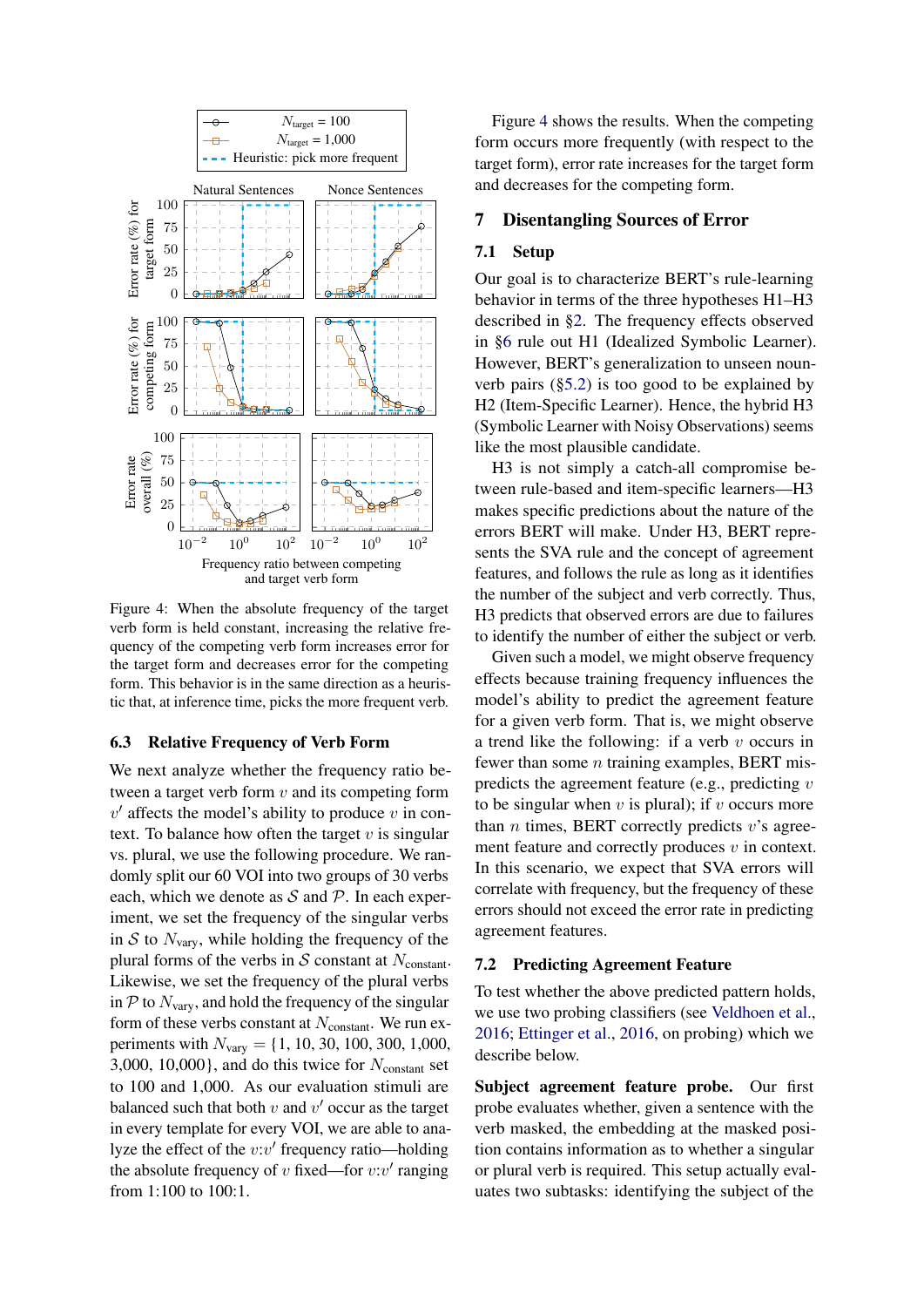verb (i.e., parsing the sentence) and predicting the agreement feature of the identified subject. For simplicity, however, we use a single probing classifier because our interpretation does not hinge on differentiating these subtasks. We use our sentential templates for this experiment, for which the only cue for the number of the subject (and hence the verb) is the subject itself. Hence, if the embedding at the masked position can be used to predict number, it follows that both the subject has been identified correctly and that the agreement feature of the subject was identified correctly.

We feed our nonce sentences from [§4.2](#page-3-1) with the verb masked into the model, retrieve the final hidden state representation of the masked token, and train an MLP to classify the desired verb form (singular or plural). We train the probe using crossvalidation, using sentences constructed from 150 subjects  $\times$  50 sentential for training, and the remainder for evaluation. Subjects and sentential contexts in evaluation sentences are not seen by the probe during training.

Verb agreement feature probe. Our second probe predicts the number of a verb from its contextual word embedding. If a probe can predict the number of a verb given its contextual word embedding, we can conclude that the model represents the agreement feature of that verb form and thus its predictions about SVA can, in principle, depend on the agreement feature. We obtain contextual embeddings of verbs by inserting them into the nonce sentential contexts, with the noun masked so that there are no external clues aside from the form of the verb that indicate whether the verb is singular or plural. We then train an MLP to, given the embedding, classify the verb as singular or plural. We use the 331 verbs from our nonce stimuli that were not VOI  $(\times 56$  sentential contexts per verb) to train the probe and the 60 VOI ( $\times$  56 sentential contexts per verb) to evaluate it.

Results. We evaluate these two probes as a function of both absolute frequency (using models from [§6.2\)](#page-5-5) and relative frequency (using models from [§6.3\)](#page-6-2). Results are shown in Figure [5](#page-7-0) and Figure [6,](#page-7-1) respectively.

For absolute frequency (Figure [5\)](#page-7-0), we see that the accuracy of the verb agreement feature probe is highly dependent on absolute frequency of the VOI. The probe has lower error for models that saw the verb form more often, implying that seeing

<span id="page-7-0"></span>

Figure 5: Errors in either identifying the number agreement feature of the subject or identifying the number agreement feature of the verb comprised a large portion of the observed SVA error.

<span id="page-7-1"></span>

Figure 6: The error rate of a probe that predicts the agreement feature of a verb (red triangle) is not correlated with frequency of competing verb forms. Moreover, the error rate of this probe does not correlate with the observed error of BERT on the target verb, which is highly affected by frequency of competing verb forms.

forms more frequently in training led to embeddings of those forms that better encode the number agreement feature. In constrast, the accuracy of the subject agreement feature probe is constant, which is expected because identifying the number feature of a subject should not be affected by absolute frequency of VOI. Notably, the combined error rate of our two probes falls close to the model's observed overall error rate on the SVA task, as predicted by our "Symbolic Reasoner with Noisy Observations" hypothesis (H3).

For relative frequency (Figure [6\)](#page-7-1), on the other hand, we see no clear increase or decrease in the accuracy of predicting the agreement feature for a target verb form  $v$  in response to changes in frequency of the competing verb form  $v'$ . In other words, when one verb is much more frequent than the other, BERT produces the more common verb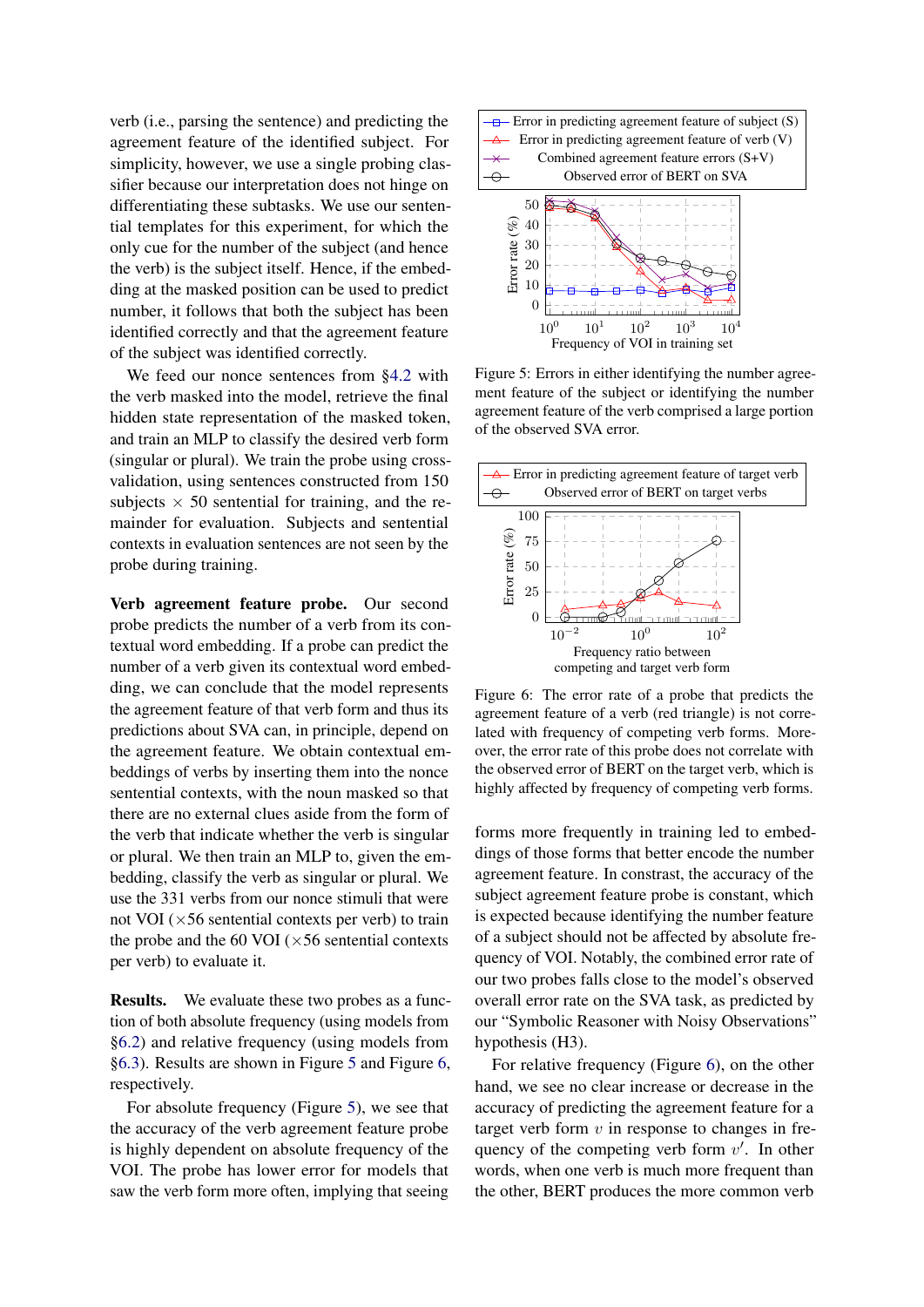form despite having access (in principle) to the information (rule + agreement features) that would allow it to infer the correct form. Such behavior is not explicitly accounted for by the "noisy observations" in H3, and thus appears more as evidence of item-specific learning (in line with H2).

## 8 Discussion

The goal of this work is to determine whether BERT performs SVA by implicitly representing rules defined over abstract agreement features and characterize the training conditions under which such representations emerge. We differentiate between the representation of the rule (*"if x then y"*) and that of observations (containing the correct agreement features). We draw two conclusions, which suggest a mix of systematic rule-like generalization and unsystematic item-specific inferences.

BERT appears to represent the correct rule, but fails to predict agreement features for lowfrequency verb forms. Although the error rate decreases as a function of frequency of target verb  $v$  ([§6.2\)](#page-5-5), BERT's ability to predict the agreement feature of  $v$  ([§7.2\)](#page-6-3) follows the same trend. This observed behavior is thus consistent with a model that correctly represents the SVA rule ([§2\)](#page-1-2), but makes mistakes at inference time due to noise in the represented observations for low frequency verb forms (for example, producing *"run"* in the context *"the dog run"* because *"run"* is incorrectly encoded as singular), rather than due to a failure to represent the concept of singular altogether.

BERT fails to apply the rule when doing so requires overcoming strong item-specific priors. Similar to the absolute frequency trend, we see that BERT's error rate on SVA also decreases as a function of the frequency of the target verb  $v$ relative to its competing form  $v'$  ([§6.3\)](#page-6-2). Unlike above, however, we see no effect of the frequency ratio  $N_v$ :  $N_{v'}$  on BERT's ability to predict the agreement feature of  $v$  when the frequency of  $v$  is fixed  $(\S7.2)$ . These results suggest that BERT is heavily influenced by skewed training distributions, preferring to produce more common verb forms over forms consistent with the rule. Such behavior could either mean that, when  $P(v) \ll P(v')$ , (1) BERT represents the correct SVA rule but it is overridden in favor of the prior, or (2) BERT does not represent the rule at all. Teasing apart these possibilities is a valuable direction for future work. Open questions. Our results on absolute frequency effects indicate that BERT does not infer agreement features until it sees 10–100 examples of a verb, even though it is possible, in principle, to infer agreement features from a single training example (e.g., *"All of the dogs dax"* implies *"dax"* is a plural verb form). Future controlled studies could investigate how the sample efficiency of inferring agreement information depends on factors such as architecture (e.g., access to morphological signals), size of the model, and amount of training data. Analysis of such patterns would elucidate how models like BERT (and by extension, transformers and neural networks more generally) learn and generalize, enabling more principled development and deployment.

## 9 Conclusions

We have studied whether BERT's performance on subject–verb agreement exhibits rule-governed behavior. We focus on frequency effects, pre-training multiple BERT instances in order to isolate how the model's predictions are affected by absolute and relative verb frequency. Our results suggest that BERT's behavior is consistent with a system that correctly applies the SVA rule in general but struggles to overcome strong training priors and to estimate agreement features (singular vs. plural) on infrequent lexical items.

## Acknowledgements

We thank Ian Tenney, Ryan Cotterell, Clara Meister, Charles Lovering, and Slav Petrov for feedback on our manuscript. We thank Christo Kirov, Kellie Webster, and Jacob Eisenstein for helpful discussions about the project.

## References

- <span id="page-8-2"></span>Ben Ambridge, Evan Kidd, Caroline F. Rowland, and Anna L. Theakson. 2015. [The ubiquity of frequency](https://doi.org/10.1017/S030500091400049X) [effects in first language acquisition.](https://doi.org/10.1017/S030500091400049X) *Journal of Child Language*, 42(2):239–273.
- <span id="page-8-1"></span>Jack Bandy and Nicholas Vincent. 2021. [Addressing](https://arxiv.org/abs/2105.05241) ["documentation debt" in machine learning research:](https://arxiv.org/abs/2105.05241) [A retrospective datasheet for bookcorpus.](https://arxiv.org/abs/2105.05241) *arXiv preprint arXiv:2105.05241*.
- <span id="page-8-0"></span>Peter F. Brown, John Cocke, Stephen A. Della Pietra, Vincent J. Della Pietra, Fredrick Jelinek, John D. Lafferty, Robert L. Mercer, and Paul S. Roossin. 1990. [A statistical approach to machine translation.](https://aclanthology.org/J90-2002) *Computational Linguistics*, 16(2):79–85.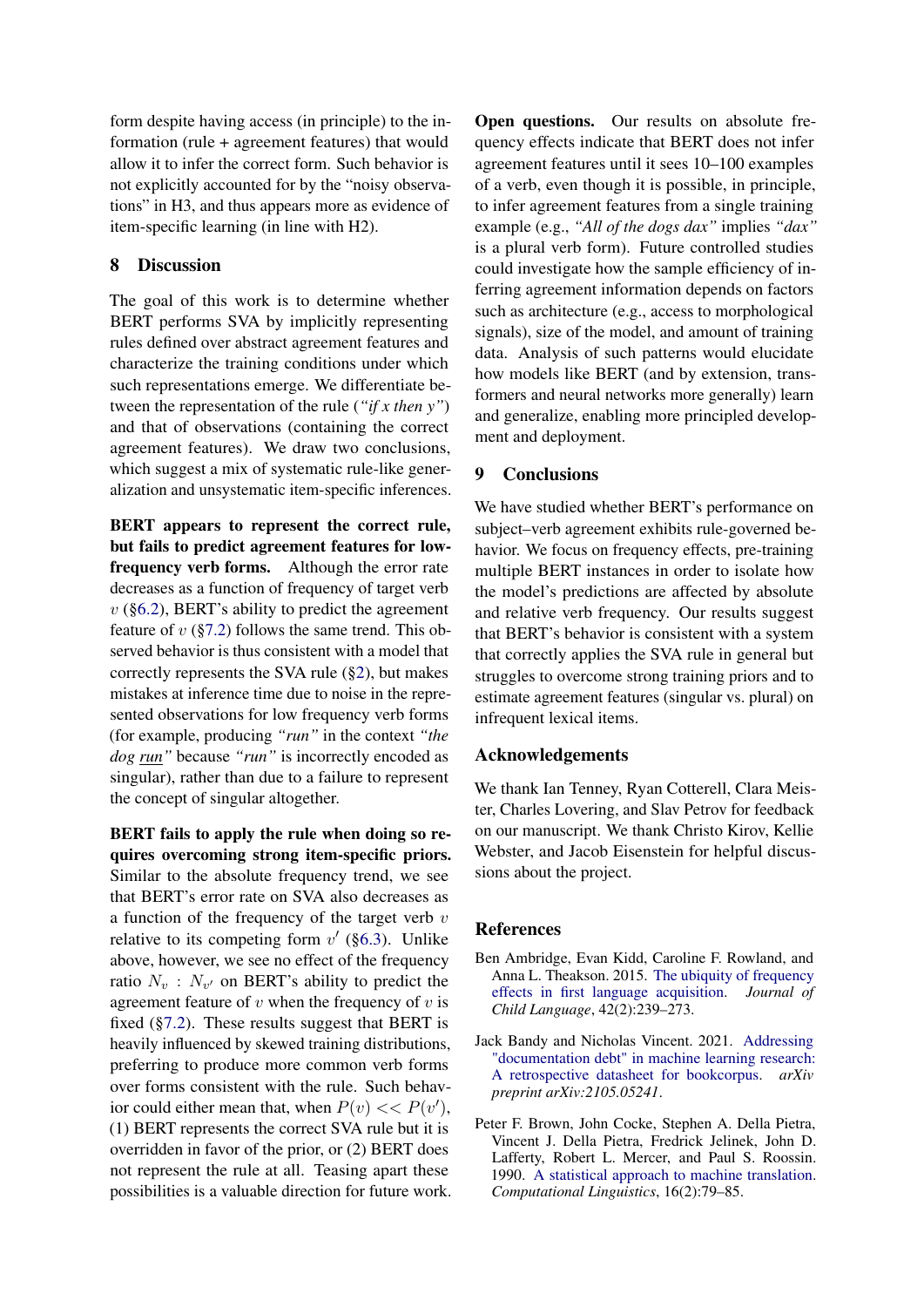- <span id="page-9-12"></span>Rui Chaves and Stephanie Richter. 2021. [Look at that!](https://doi.org/10.7275/b92s-qd21) [BERT can be easily distracted from paying attention](https://doi.org/10.7275/b92s-qd21) [to morphosyntax.](https://doi.org/10.7275/b92s-qd21) In *Proceedings of the Society for Computation in Linguistics*.
- <span id="page-9-25"></span>Noam Chomsky. 1956. [Three models for the descrip](https://ieeexplore.ieee.org/document/1056813)[tion of language.](https://ieeexplore.ieee.org/document/1056813) *IRE Transactions on Information Theory*, 2(3):113–124.
- <span id="page-9-16"></span>Gabriella Chronis and Katrin Erk. 2020. [When is a](https://doi.org/10.18653/v1/2020.conll-1.17) [bishop not like a rook? When it's like a rabbi! Multi](https://doi.org/10.18653/v1/2020.conll-1.17)[prototype BERT embeddings for estimating seman](https://doi.org/10.18653/v1/2020.conll-1.17)[tic relationships.](https://doi.org/10.18653/v1/2020.conll-1.17) In *Proc. of CoNLL*.
- <span id="page-9-2"></span>Jacob Devlin, Ming-Wei Chang, Kenton Lee, and Kristina Toutanova. 2019. [BERT: Pre-training of](https://doi.org/10.18653/v1/N19-1423) [deep bidirectional transformers for language under](https://doi.org/10.18653/v1/N19-1423)[standing.](https://doi.org/10.18653/v1/N19-1423) In *Proc. of NAACL*.
- <span id="page-9-27"></span>Allyson Ettinger, Ahmed Elgohary, and Philip Resnik. 2016. [Probing for semantic evidence of composition](https://doi.org/10.18653/v1/W16-2524) [by means of simple classification tasks.](https://doi.org/10.18653/v1/W16-2524) In *Proceedings of the 1st Workshop on Evaluating Vector-Space Representations for NLP*.
- <span id="page-9-1"></span>Jerry A. Fodor and Zenon W. Pylyshyn. 1988. [Connec](http://ruccs.rutgers.edu/images/personal-zenon-pylyshyn/proseminars/Proseminar13/ConnectionistArchitecture.pdf)[tionism and cognitive architecture: A critical analy](http://ruccs.rutgers.edu/images/personal-zenon-pylyshyn/proseminars/Proseminar13/ConnectionistArchitecture.pdf)[sis.](http://ruccs.rutgers.edu/images/personal-zenon-pylyshyn/proseminars/Proseminar13/ConnectionistArchitecture.pdf) *Cognition*, 28(1-2):3–71.
- <span id="page-9-4"></span>Yoav Goldberg. 2019. [Assessing bert's syntactic abili](https://arxiv.org/abs/1901.05287)[ties.](https://arxiv.org/abs/1901.05287) *arXiv preprint arXiv:1901.05287*.
- <span id="page-9-21"></span>Emily Goodwin, Koustuv Sinha, and Timothy J. O'Donnell. 2020. [Probing linguistic systematicity.](https://www.aclweb.org/anthology/2020.acl-main.177) In *Proc. of ACL*.
- <span id="page-9-24"></span>Kristina Gulordava, Piotr Bojanowski, Edouard Grave, Tal Linzen, and Marco Baroni. 2018. [Colorless](https://www.aclweb.org/anthology/N18-1108) [green recurrent networks dream hierarchically.](https://www.aclweb.org/anthology/N18-1108) In *Proc. of NAACL*.
- <span id="page-9-9"></span>Jennifer Hu, Jon Gauthier, Peng Qian, Ethan Wilcox, and Roger Levy. 2020. [A systematic assessment of](https://www.aclweb.org/anthology/2020.acl-main.158) [syntactic generalization in neural language models.](https://www.aclweb.org/anthology/2020.acl-main.158) In *Proc. of NAACL*.
- <span id="page-9-20"></span>Najoung Kim and Tal Linzen. 2020. [COGS: A compo](https://www.aclweb.org/anthology/2020.emnlp-main.731)[sitional generalization challenge based on semantic](https://www.aclweb.org/anthology/2020.emnlp-main.731) [interpretation.](https://www.aclweb.org/anthology/2020.emnlp-main.731) In *Proc. of EMNLP*.
- <span id="page-9-17"></span>Najoung Kim and Paul Smolensky. 2021. [Testing for](https://scholarworks.umass.edu/scil/vol4/iss1/60/) [grammatical category abstraction in neural language](https://scholarworks.umass.edu/scil/vol4/iss1/60/) [models.](https://scholarworks.umass.edu/scil/vol4/iss1/60/) *Proceedings of the Society for Computation in Linguistics*.
- <span id="page-9-18"></span>Brenden Lake and Marco Baroni. 2018. [Generaliza](https://arxiv.org/abs/1711.00350)[tion without systematicity: On the compositional](https://arxiv.org/abs/1711.00350) [skills of sequence-to-sequence recurrent networks.](https://arxiv.org/abs/1711.00350) In *Proc. of ICML*.
- <span id="page-9-10"></span>Tal Linzen and Marco Baroni. 2020. [Syntactic struc](https://www.annualreviews.org/doi/abs/10.1146/annurev-linguistics-032020-051035)[ture from deep learning.](https://www.annualreviews.org/doi/abs/10.1146/annurev-linguistics-032020-051035) *Annual Review of Linguistics*.
- <span id="page-9-8"></span>Tal Linzen, Emmanuel Dupoux, and Yoav Goldberg. 2016. [Assessing the ability of LSTMs to learn](https://www.aclweb.org/anthology/Q16-1037) [syntax-sensitive dependencies.](https://www.aclweb.org/anthology/Q16-1037) *TACL*.
- <span id="page-9-15"></span>Charles Lovering, Rohan Jha, Tal Linzen, and Ellie Pavlick. 2021. [Predicting inductive biases of pre](https://openreview.net/forum?id=mNtmhaDkAr)[trained models.](https://openreview.net/forum?id=mNtmhaDkAr) In *Proc. of ICLR*.
- <span id="page-9-7"></span>Alec Marantz. 2013. [Words and rules revisited: Re](https://nyuscholars.nyu.edu/en/publications/words-and-rules-revisited-reassessing-the-role-of-construction-an)[assessing the role of construction and memory in](https://nyuscholars.nyu.edu/en/publications/words-and-rules-revisited-reassessing-the-role-of-construction-an) [language.](https://nyuscholars.nyu.edu/en/publications/words-and-rules-revisited-reassessing-the-role-of-construction-an) In *27th Pacific Asia Conference on Language, Information, and Computation, PACLIC 2013*. National Chengchi University.
- <span id="page-9-3"></span>Rebecca Marvin and Tal Linzen. 2018. [Targeted syn](https://www.aclweb.org/anthology/D18-1151)[tactic evaluation of language models.](https://www.aclweb.org/anthology/D18-1151) In *Proc. of EMNLP*.
- <span id="page-9-13"></span>Benjamin Newman, Kai-Siang Ang, Julia Gong, and John Hewitt. 2021. [Refining targeted syntactic eval](https://arxiv.org/abs/2104.09635)[uation of language models.](https://arxiv.org/abs/2104.09635) In *Proc. of NAACL*.
- <span id="page-9-6"></span>Judea Pearl. 1988. Probabilistic reasoning in intelligent systems: Networks of plausible inference.
- <span id="page-9-5"></span>Anna Rogers, Olga Kovaleva, and Anna Rumshisky. 2020. [A primer in BERTology: What we know](https://www.aclweb.org/anthology/2020.tacl-1.54) [about how BERT works.](https://www.aclweb.org/anthology/2020.tacl-1.54) *TACL*.
- <span id="page-9-0"></span>Paul Smolensky. 1988. [On the proper treatment of](http://web.csulb.edu/~cwallis/382/readings/482/smolensky.proper.treat.pdf) [connectionism.](http://web.csulb.edu/~cwallis/382/readings/482/smolensky.proper.treat.pdf) *Behavioral and Brain Sciences*, 11(1):1–23.
- <span id="page-9-28"></span>Henry Tsai, Jason Riesa, Melvin Johnson, Naveen Arivazhagan, Xin Li, and Amelia Archer. 2019. [Small](https://doi.org/10.18653/v1/D19-1374) [and practical BERT models for sequence labeling.](https://doi.org/10.18653/v1/D19-1374) In *Proc. of EMNLP*.
- <span id="page-9-26"></span>Sara Veldhoen, Dieuwke Hupkes, and Willem Zuidema. 2016. [Diagnostic Classifiers: Revealing how Neural](http://ceur-ws.org/Vol-1773/CoCoNIPS_2016_paper6.pdf) [Networks Process Hierarchical Structure.](http://ceur-ws.org/Vol-1773/CoCoNIPS_2016_paper6.pdf) In *CEUR Workshop Proceedings*.
- <span id="page-9-23"></span>Alex Wang, Amanpreet Singh, Julian Michael, Felix Hill, Omer Levy, and Samuel Bowman. 2018. [GLUE: A multi-task benchmark and analysis plat](https://www.aclweb.org/anthology/W18-5446)[form for natural language understanding.](https://www.aclweb.org/anthology/W18-5446) In *Proceedings of the 2018 EMNLP Workshop BlackboxNLP*.
- <span id="page-9-14"></span>Alex Warstadt, Yian Zhang, Xiaocheng Li, Haokun Liu, and Samuel R. Bowman. 2020. [Learning which](https://www.aclweb.org/anthology/2020.emnlp-main.16) [features matter: RoBERTa acquires a preference for](https://www.aclweb.org/anthology/2020.emnlp-main.16) [linguistic generalizations \(eventually\).](https://www.aclweb.org/anthology/2020.emnlp-main.16) In *Proc. of EMNLP*.
- <span id="page-9-19"></span>Hitomi Yanaka, Koji Mineshima, Daisuke Bekki, Kentaro Inui, Satoshi Sekine, Lasha Abzianidze, and Johan Bos. 2019. [Can neural networks understand](https://www.aclweb.org/anthology/W19-4804) [monotonicity reasoning?](https://www.aclweb.org/anthology/W19-4804) In *Proceedings of the 2019 ACL Workshop BlackboxNLP*.
- <span id="page-9-11"></span>Charles Yu, Ryan Sie, Nicolas Tedeschi, and Leon Bergen. 2020. [Word frequency does not predict](https://www.aclweb.org/anthology/2020.emnlp-main.331) [grammatical knowledge in language models.](https://www.aclweb.org/anthology/2020.emnlp-main.331) In *Proc. of EMNLP*.
- <span id="page-9-22"></span>Yukun Zhu, Ryan Kiros, Rich Zemel, Ruslan Salakhutdinov, Raquel Urtasun, Antonio Torralba, and Sanja Fidler. 2015. [Aligning books and movies: Towards](https://ieeexplore.ieee.org/document/7410368) [story-like visual explanations by watching movies](https://ieeexplore.ieee.org/document/7410368) [and reading books.](https://ieeexplore.ieee.org/document/7410368) In *Proc. of ICCV*.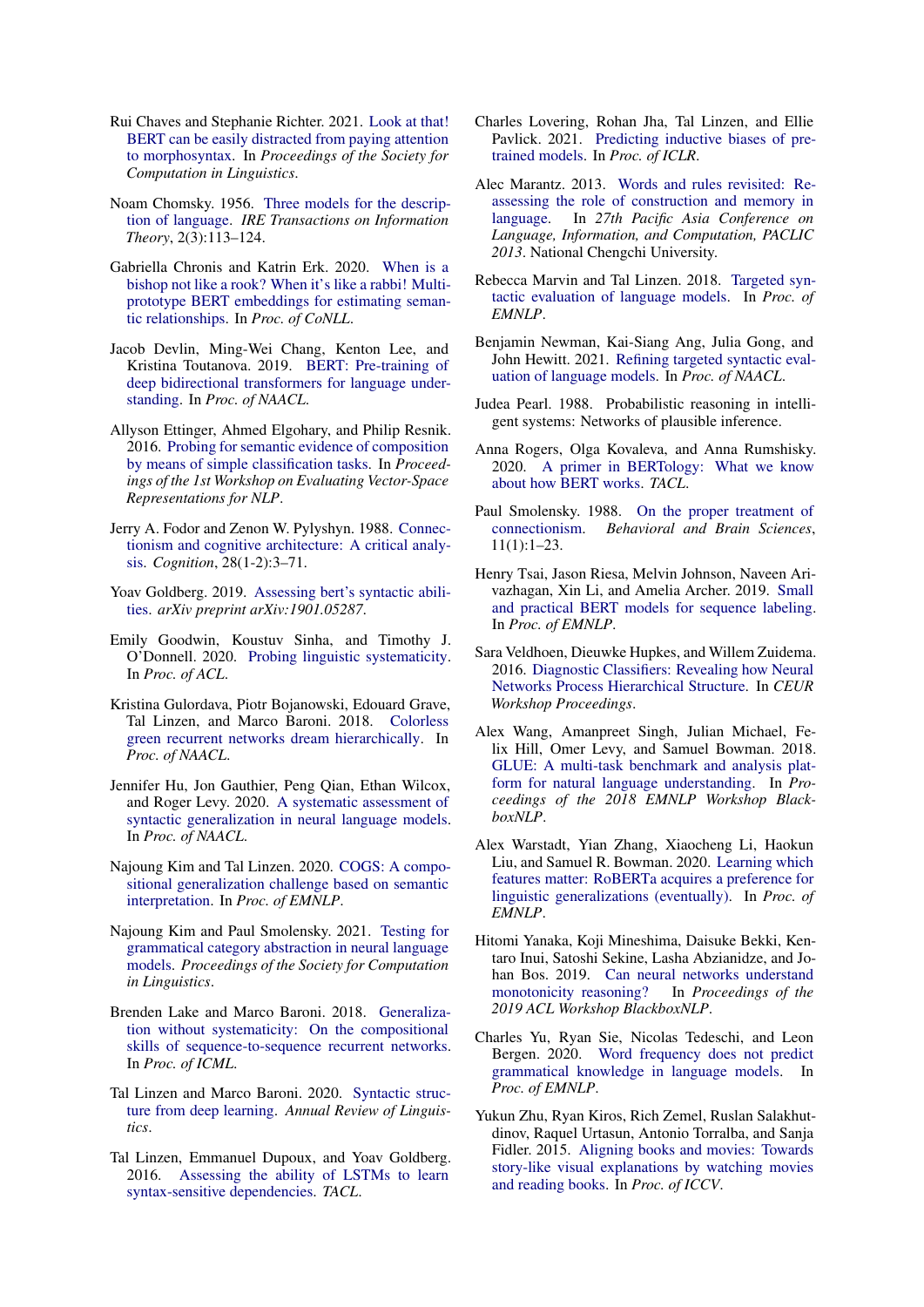## <span id="page-10-0"></span>A BERT Model

To analyze the effect of word frequency on BERT's ability to follow SVA, we need to know the exact number of occurrences of each word in the dataset. The original BERT checkpoint [\(Devlin et al.,](#page-9-2) [2019\)](#page-9-2) uses both Wikipedia and BooksCorpus [\(Zhu et al.,](#page-9-22) [2015\)](#page-9-22), but BooksCorpus is no longer publicly available [\(Bandy and Vincent,](#page-8-1) [2021\)](#page-8-1). So we train a replicated version of BERT on only wikipedia data.

Our version of BERT largely follows the procedure of the original, differing only in that we use dynamic masking and pre-train for 4 million updates at a learning rate of  $3e-4$  $3e-4$ .<sup>[6](#page-10-2)</sup> Table 3 shows the performance of our replicated version of BERT.

<span id="page-10-3"></span>

|                                                                         | Downstream Task              |              |              |                       |
|-------------------------------------------------------------------------|------------------------------|--------------|--------------|-----------------------|
| Pre-training data                                                       | MRPC CoLA MNLI SST2          |              |              |                       |
| Wikipedia + BooksCorpus 86.6<br>Wikipedia only 86.2                     |                              | 82.1<br>78.7 | 84.4         | 92.8                  |
|                                                                         |                              |              | 84.3         | 92.2                  |
|                                                                         | $\overline{\phantom{a}}$ OOP |              |              | <b>QNLI RTE STS-B</b> |
| Wikipedia + BooksCorpus $\begin{array}{ l l } 91.2 \\ 90.8 \end{array}$ | 90.8                         | 91.6<br>91.5 | 68.5<br>64.9 | 89.3<br>88.8          |

Table 3: Performance of our replicated BERT checkpoint, which is pre-trained on only Wikipedia data, compared with the original BERT checkpoint, which used both Wikipedia and BooksCorpus.

## <span id="page-10-1"></span>B Nonce Stimuli Collection Details

This appendix section details our nonce stimuli collection process. Our goal is to create a large set of evaluation stimuli in which we can analyze how properties of certain stimuli (e.g., subjects, verbs, and sentential contexts) affect the model's ability to perform number agreement. Therefore, we create a list of 200 nouns, 336 verbs, and 56 sentential contexts such that any given (noun, verb, sentential context) triplet where the noun is used as the subject yields a grammatically correct nonce sentence. By considering both singular and plural inflections for possible triplet, we analyze a dataset of  $2 \cdot 200$  $\cdot$  336  $\cdot$  56 = 7,526,400 sentences. To facilitate further use of our dataset, we make a plain-text version available at <http://anonymized>.

#### B.1 Nouns

To propose candidate nouns, we first ran a POS tagger [\(Tsai et al.,](#page-9-28) [2019\)](#page-9-28) over the pre-training dataset, and retrieved all nouns occurring at least 100 times. Then, we randomly sampled 200 nouns from this set of candidate nouns that were evenly distributed into four buckets of training set frequency (100– 999, 1,000–9,999, 10,000–99,999, and 100,000+). All nouns were common nouns and were manually validated to have correct, unambiguous singular and plural inflections.

### B.2 Verbs

To propose candidate verbs, we similarly retrieved all verbs that occurred at least 100 times in the training set. The masked-LM evaluation procedure for SVA requires that both the singular and plural inflections of the verb exist directly in the model's vocabulary, and so we filtered out verbs that did not match this criteria, leaving us with 379 candidate verbs.

Unlike for nouns, we generally cannot indiscriminately swap out verbs in a sentence while maintaining grammatical correctness, since some verbs are exclusively transitive (used with an object) or intransitive (used without an object). In English, more verbs can be used transitively than intransitively, and so we decided to consider only transitive verbs. We manually filtered out strictly intransitive verbs and ensured that each verb had correct, unambiguous singular and plural inflections, leaving us with 336 verbs that can be used transitively.

### B.2.1 Sentential Contexts

Finally, we curated a list of sentential contexts (sentences with the subject and verb removed) that would maintain grammatical validity for both singular and plural forms of any given subject–verb pair from our list of nouns and list of transitive verbs. To get candidate sentential contexts, we randomly sampled 600 sentences from the [Linzen](#page-9-8) [et al.](#page-9-8) [\(2016\)](#page-9-8) dataset of Wikipedia sentences to be manually examined. We kept only 56 of these 600 candidate sentential contexts, filtering out 544 for the following reasons:

• Sentential contexts that contained additional cues for number outside of the subject and verb inflection cannot form grammatical sentences for both singular and plural subject–verb pairs. For instance, the sentential context "*[SUBJECT], who thinks roses are red, [VERB] ...*" can only be used

<span id="page-10-2"></span><sup>&</sup>lt;sup>6</sup>The decision to use dynamic masking was made to the availability of code, rather theoretically or empirically motivated. We train for additional updates because the development loss did not converge at 1 million updates (the original number used in the paper).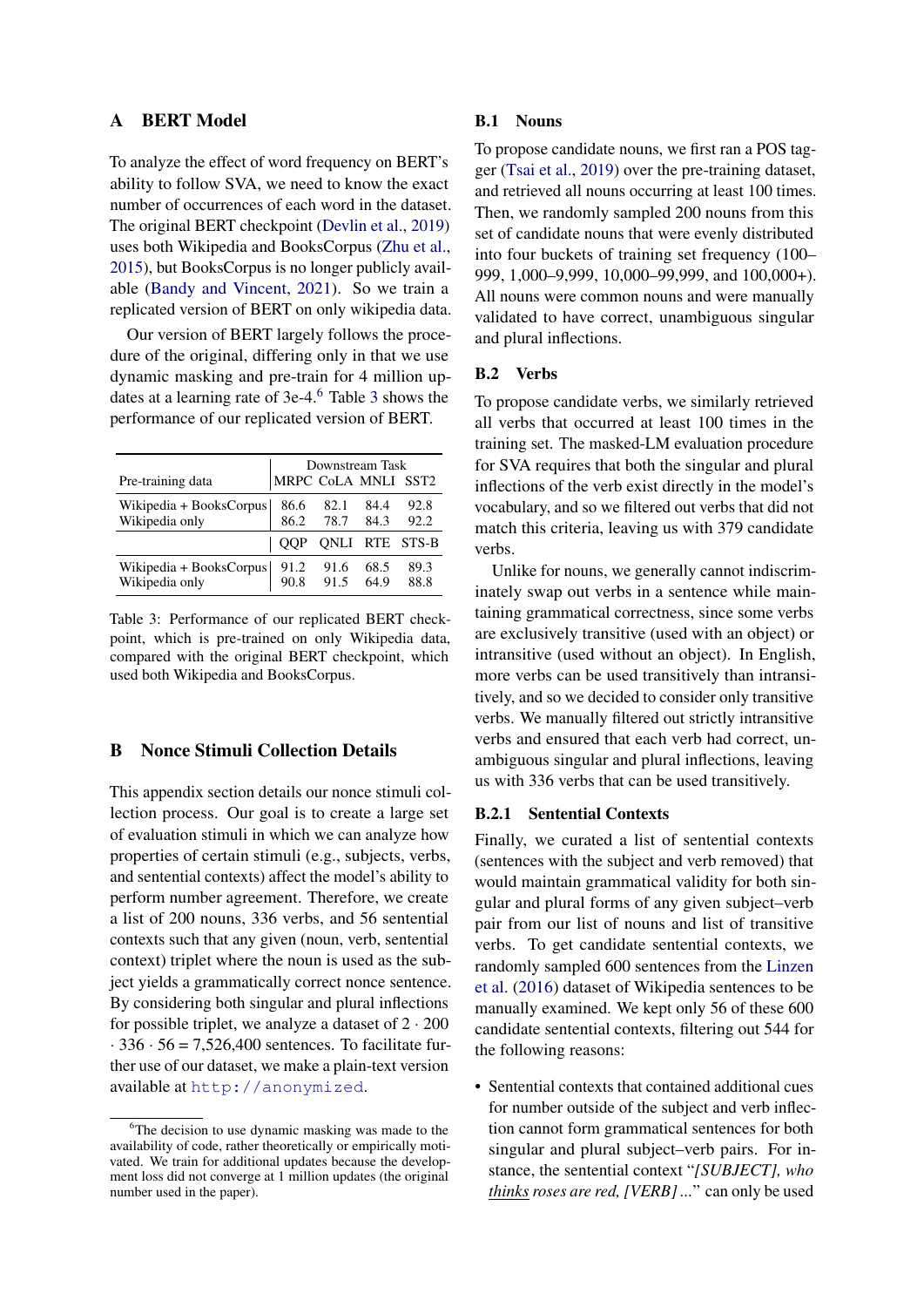with singular subjects and verbs because of the modifying clause "*who thinks roses are red*"; and the sentential context "*[SUBJECT] in the park [VERB] ...*" can only be used with plural subjects and verbs because there is no determiner for the subject. 381 sentences like the above had such cues for number inflection and were removed.

- 64 sentential contexts contained verb usages that were hostile to swapping in most transitive verbs (e.g., in "*[SUBJECT] shows that ...*", "*shows*" could not be replaced with most transitive verbs).
- 15 sentential contexts contained noun usages that were hostile to swapping in most nouns (e.g., in *the fact that she likes him ...*, the subject *fact* cannot be replaced with most nouns).
- 21 sentential contexts were ungrammatical or incomprehensible to our human annotator.
- In 36 sentential contexts, the subject and verb parsed by [Linzen et al.](#page-9-8) [\(2016\)](#page-9-8) was incorrect.
- 27 sentential contexts for which the original verb was used intransitively were removed.

## B.2.2 Human evaluation

To check the validity of the test set, the first author manually examined 160 generated nonce sentences in the same fashion that the model would evaluate them. That is, each example comprised either a singular or plural noun inserted into a template, and the first author had to predict the correct number inflection of a given verb. In addition, the first author had to verify that the sentence was grammatical and contained no number inflection cues other than the inflection of the subject. The sentences were presented in random order, with the first author blinded from the ground-truth label.

The first author found that 6 sentences (3 templates, since each template had two inflections) contained additional number inflection cues that were missed in the first round of annotation, and so these sentences were removed. In terms of accuracy, the first author correctly predicted the verb inflection 153 of the 154 instances (99.4% accuracy) and attributed the single error to carelessness. We take these manual evaluation results as evidence that our test set is grammatical and tests a syntactic rule that can be consistently applied by humans.

# C Additional Figures and Tables

We show several auxiliary experiments that elucidate BERT's performance with respect to various characteristics of evaluation stimuli.

## C.1 Relative Frequency of Forms

Following the results from [§5.4,](#page-4-3) we show the error rate for singular and plural forms of all verbs in our nonce stimuli in Figure [7.](#page-12-1) Additionally, Table [4](#page-12-2) shows the five verbs with the highest and lowest error rates, as well as their frequency ratios.

## C.2 Comparison with prior work

Because our work proposes a new set of nonce stimuli (which is larger than prior work, e.g., 383 sentences from [Gulordava et al.](#page-9-24) [\(2018\)](#page-9-24) or 7 verbs from [Chaves and Richter](#page-9-12) [\(2021\)](#page-9-12)), we run several analyses from prior work on our dataset. The results are largely consistent with conclusions from prior work.

Attractors. As shown in Table [5,](#page-12-3) BERT did not perform worse on templates with more attractors (clauses between the subject and verb), corroborating [Goldberg](#page-9-4) [\(2019\)](#page-9-4).

Noun frequency. We find similar evidence, like [Yu et al.](#page-9-11) [\(2020\)](#page-9-11), that BERT did not perform better on nouns that were more frequent in the training set. Figure [8](#page-12-4) shows these results—for each subject (we consider both singular and plural forms as a single subject), we plot that subject's error rate against its frequency in the training data.

High- and low-confidence predictions. As an auxiliary analysis to compare with [Newman et al.](#page-9-13) [\(2021\)](#page-9-13), we plot the error rate of BERT with respect to different thresholds for how confident the model was about its prediction. Figure [9](#page-12-5) shows error rates for all predictions with confidence above some threshold, and error rates for predictions with confidence below some threshold. This result concurs with [Newman et al.](#page-9-13) [\(2021\)](#page-9-13)'s finding that model performance drops when testing verbs that the model finds unlikely.

## <span id="page-11-0"></span>C.3 Absolute versus relative frequency

As additional background, Figure [10](#page-12-0) shows the correlation between absolute frequency of a verb form and its frequency relative to its competing form.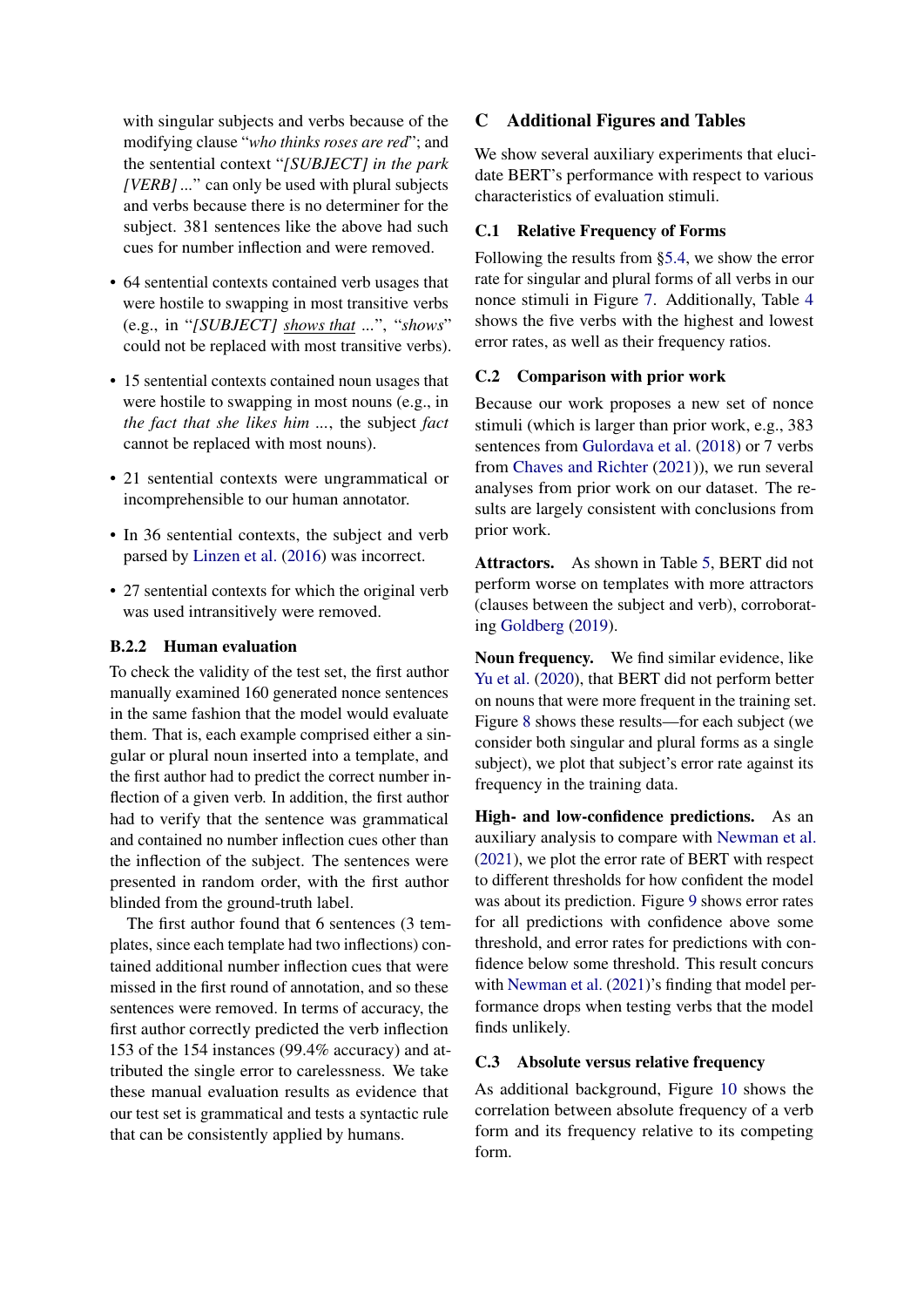<span id="page-12-1"></span>

Figure 7: For all 366 verbs  $(\times 2)$  inflections per verb), we plot the error rate against *inflection skew*, which is how much more frequent the correct inflection of the verb occurred than the incorrect inflection in the pretraining data. Several of the most skewed words are shown—for instance, *long* appears 490 times more often in the pre-training data than *longs*, so its inflection skew is  $log_{10}(490) = 2.69$ . Conversely, *longs* has an inflection skew of  $-2.69$ .

<span id="page-12-2"></span>

|                        | <b>Inflection Skew</b><br>(Log10) | <b>Error Rate</b> |  |
|------------------------|-----------------------------------|-------------------|--|
| Best-performing verbs  |                                   |                   |  |
| long                   | 2.69                              | $0.0\%$           |  |
| speed                  | 0.95                              | $0.2\%$           |  |
| combat                 | 0.95                              | 0.2%              |  |
| round                  | 2.01                              | 0.4%              |  |
| fish                   | 1.25                              | 0.6%              |  |
| Worst-performing verbs |                                   |                   |  |
| longs                  | $-2.69$                           | 98.5%             |  |
| fishes                 | $-1.25$                           | 88.0%             |  |
| rounds                 | $-0.95$                           | 82.1%             |  |
| combats                | $-2.01$                           | 79.6%             |  |
| speeds                 | $-0.95$                           | 74.1%             |  |

Table 4: The verbs for which BERT had the highest and lowest error rates. Inflection skew indicates how much more often a verb appeared in BERT's pre-training data compared with its other number inflection, in log10. For instance, an inflection skew of 1 indicates that a verb appeared  $10^1 = 10$  times more often in the training set than its other number inflection.

<span id="page-12-3"></span>

| Stratification of Stimuli       | Examples | Error Rate |
|---------------------------------|----------|------------|
| All examples                    | 10.2M    | $17.9\%$   |
| Templates with one attractor    | 3.9M     | 15.2%      |
| Templates with two attractors   | 1.6M     | 22.3%      |
| Templates with three attractors | 1.3M     | $16.8\%$   |
| Templates with four attractors  | 672k     | 13.0%      |

Table 5: Performance for templates with different numbers of attractors (distracting clauses between the subject and verb).

<span id="page-12-4"></span>

Figure 8: For all 200 subjects (both singular and plural forms are included into a single subject), we plot the error rate against the frequency of that subject in the pre-training data.

<span id="page-12-5"></span>

Figure 9: Error rates of examples for which the model's predictions were above and below certain thresholds.

<span id="page-12-0"></span>

Figure 10: For all 336 verbs (672 verb forms), we plot the absolute frequency of a verb form versus the relative frequency of that verb form compared with its competing form. Pearson's  $R^2 = 0.356$ .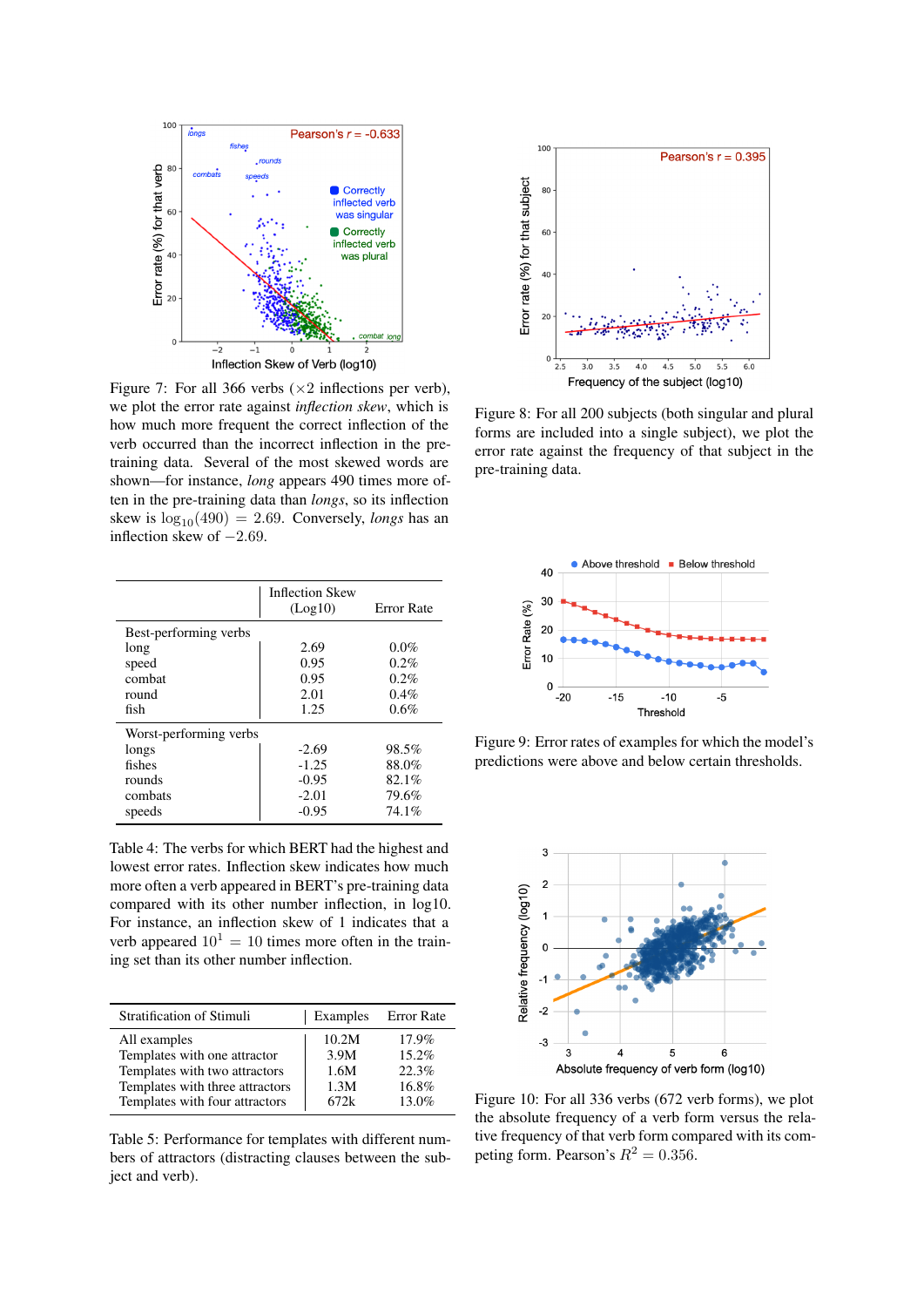## C.4 Training manipulations: Seen vs. Unseen

Figure [3](#page-5-4) in the main body showed the performance of models that have seen the VOI  $n$  times in training, where  $n$  varies from 1 to 10,000. Table [6](#page-13-0) stratifies this performance on the nonce evaluation stimuli by seen and unseen subject–verb pairs in the evaluation stimuli. Note, though, that this stratification differs for each VOI frequency. That is, there will be more unseen subject–verb pairs when the VOIs are less frequent in the training set.

<span id="page-13-0"></span>

| Frequency | Seen SV          |       | Unseen SV  |       |  |
|-----------|------------------|-------|------------|-------|--|
| of VOI    | # examples       | Error | # examples | Error |  |
|           | 672              | 63.4% | 1.34M      | 50.1% |  |
| 3         | 2.6k             | 54.8% | 1.34M      | 48.9% |  |
| 10        | 7.4k             | 43.7% | 1.34M      | 45.1% |  |
| 30        | 21.6k            | 29.6% | 1.32M      | 30.8% |  |
| 100       | 59.9k            | 20.9% | 1.28M      | 23.7% |  |
| 300       | 135k             | 22.1% | 1.21M      | 22.8% |  |
| 1,000     | 289 <sub>k</sub> | 20.4% | 1.06M      | 20.0% |  |
| 3,000     | 456.3k           | 16.3% | 887.7k     | 16.9% |  |
| 10.000    | 662.k            | 15.4% | 682.1k     | 14.5% |  |

Table 6: Stratifying seen (frequency  $> 0$ ) and unseen  $(frequency = 0)$  subject–verb pairs in the nonce sitmuli for our training manipulation from Figure [3.](#page-5-4)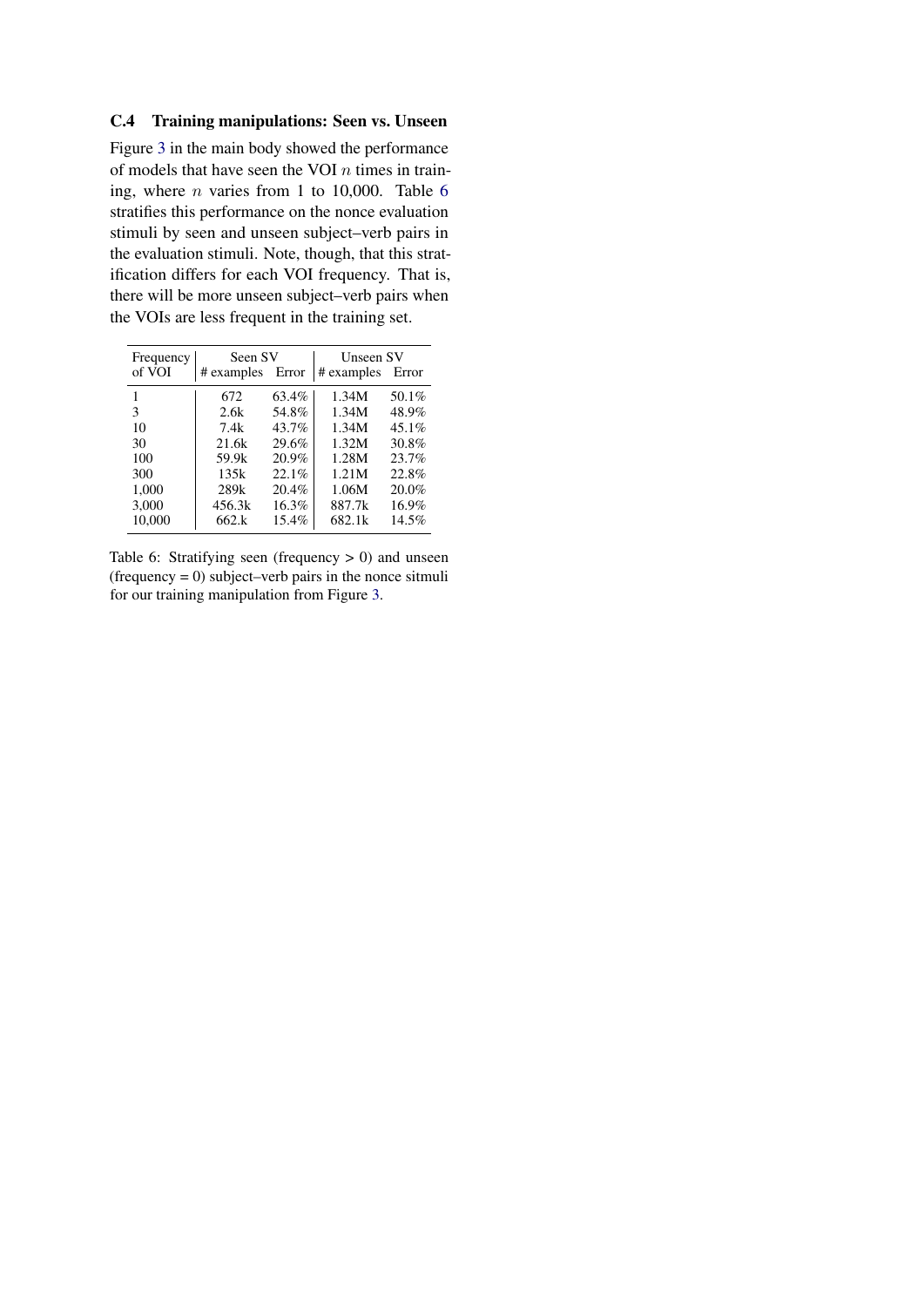## <span id="page-14-0"></span>D Raw SVA Nonce Stimuli

## D.1 Verbs

The 336 verbs used in our nonce stimuli are listed below (only plural/base inflections are shown): add, advance, age, aim, air, allow, analyse, angle, approach, archive, arrive, ask, assist, attack, attempt, award, bar, base, battle, bear, become, begin, believe, benefit, block, board, bond, book, border, branch, brand, break, bridge, bring, call, campaign, carry, cause, center, centre, challenge, champion, change, channel, charge, chart, circle, claim, class, coach, code, color, colour, combat, comment, compound, comprise, concern, connect, consider, contact, contain, continue, contract, control, copy, count, course, cover, create, credit, critique, crop, cross, cycle, date, deal, debate, decide, define, demand, describe, design, detail, develop, discover, display, dispute, distance, document, double, draw, drive, drug, effect, end, enter, equip, estimate, exhibit, experience, explain, extend, eye, face, factor, fan, farm, feature, feel, field, fight, file, fill, finance, find, fire, fish, fly, follow, force, form, frame, fund, gain, get, give, grade, graduate, grant, group, grow, guard, guide, hand, have, head, help, hold, honor, honour, host, house, include, increase, indicate, influence, interview, involve, issue, join, judge, keep, kill, know, label, land, lap, lead, learn, leave, level, light, limit, line, link, list, live, long, look, love, maintain, make, manage, map, mark, market, master, match, matter, mean, measure, meet, mention, minister, model, move, murder, name, need, note, number, object, offer, open, operate, order, own, pair, park, partner, pass, pattern, pay, peak, perform, picture, pilot, place, plan, plant, play, position, post, pound, power, practice, present, print, process, produce, program, project, protest, prove, provide, question, race, raid, range, rank, rate, reach, reason, receive, record, refer, reference, reflect, refuse, release, remain, repair, report, represent, reprise, require, reserve, return, reveal, review, ring, rise, risk, rival, round, route, rule, run, sample, say, scale, score, seat, see, seed, seek, send, serve, service, share, ship, show, sign, signal, single, sketch, slope, sound, source, speak, speed, sport, spot, stage, stand, star, start, state, stop, store, stream, strike, strip, structure, study, style, suggest, supply, support, surface, tackle, take, talk, target, task, tax, tell, term, test, tour, trace, track, trail, train, transport, travel, trend, trouble, try, turn, use, value, vary, vent, view, visit, voice, volunteer, walk, want, wave, win, witness, work, write,

#### D.2 Nouns

The 200 nouns used in our nonce stimuli are listed below (only singular inflections are shown): abuser, actuary, affiliate, album, application, artefact, articulation, artiste, aspect, astronomer, attempt, attribution, autopilot, ball, barnacle, basalt, batch, battalion, beaker, bettor, bidder, biosensor, blazer, bluebird, brake, brush, bulletin, business, campaign, capital, captor, caretaker, catholic, caveman, charge, chestnut, clarinetist, climate, columnist, command, commando, commuter, comparison, compiler, constant, consul, craftsman, credential, cup, debate, debater, demigod, device, dhole, disorder, distribution, diviner, draft, drum, dynasty, echidna, electron, emoticon, enclave, etymology, exhibition, explosive, faith, fanatic, fantasy, fat, ferret, fiction, foal, forager, form, forwarder, fossil, foundation, franchise, friendship, girl, glass, good, grantee, grapevine, hair, harmonic, headlamp, hedgehog, hotel, hypothesis, imp, impact, instruction, intensifier, interest, intrusion, island, isometry, kabbalist, kind, launch, layer, legionnaire, lioness, loading, locksmith, logarithm, logger, mammoth, martin, matchup, microphone, misfit, motorcyclist, nasal, necessity, officer, ogre, opposition, palace, panchayat, parrot, pioneer, platform, plum, poet, possibility, postposition, potentiometer, president, press, pro, proponent, provider, race, radiologist, rank, rat, reaper, region, relief, remark, repeater, repellent, rescuer, researcher, retriever, ribbon, ride, ring, rogue, role, sage, salaryman, seagull, section, selection, sense, sex, shearer, sheepdog, shoreline, siding, sign, simulation, situation, skateboarder, snowflake, sorcerer, specimen, speech, spill, spiritualist, spore, spring, starling, starship, stingray, stock, street, suffix, switch, tarsier, terrier, town, treaty, truth, tutor, tweeter, undertaker, uniform, vendor, ventilator, view, walker, warlock, watcher, youngster

#### D.3 Sentential Contexts

The 56 sentential contexts used in our stimuli are listed below:

- 1. the edwardian semi-detached [SUBJECT] of brantwood road , facing the park [VERB] an art deco style whilst those in ashburnham road include ornate balconies .
- 2. for protestant denominations , the [SUBJECT] of marriage [VERB] intimate companionship , rearing children and mutual support for both husband and wife to fulfill their life callings .
- 3. the [SUBJECT] , due to being the same colour green as the shield , [VERB] a green sign with a white inlay border , and a green outer border .
- 4. wright 's other acting [SUBJECT] on television [VERB] itv 's crossroads and bbc one 's doctors .
- 5. the [SUBJECT] , where most of the population lives and the majority of activity takes place , [VERB] an expanse of low-lying , flat , and comparatively dry grassland .
- 6. the [SUBJECT] of the load line with the transistor characteristic curve [VERB] the different values of ic and vce at different base currents .
- 7. the other [SUBJECT] on the pillar [VERB] only two bolts for sport climbing , making a ground-fall more likely should a mistake be made .
- 8. the [SUBJECT] honoring saint joseph , the saint patron of the city , [VERB] a part of the city 's culture .
- 9. furthermore , other scholars have noted how the cryptic dharani [SUBJECT] within the lotus sutra [VERB] a form of the magadhi dialect that is more similar to pali than sanskrit .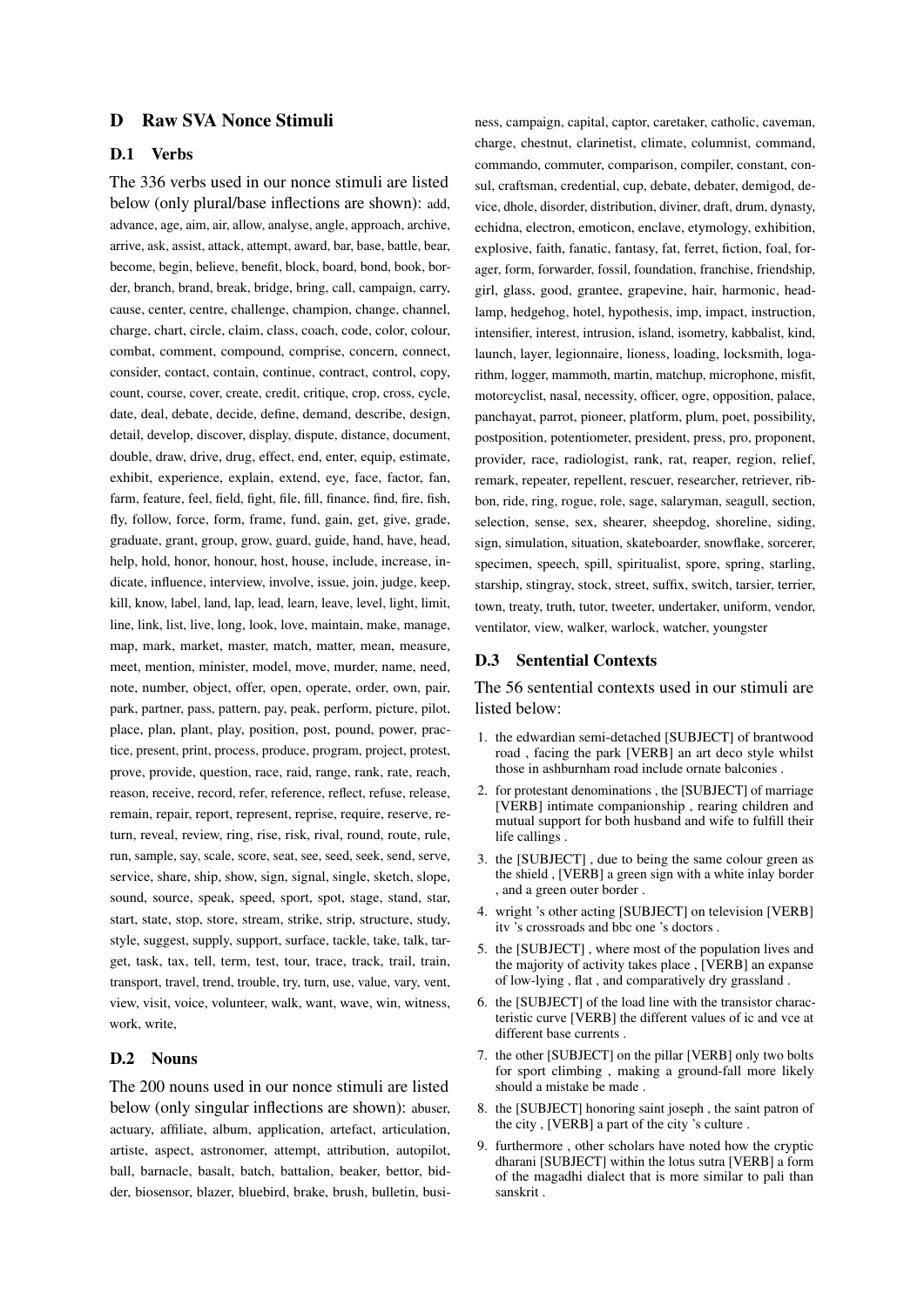- 10. he may be a wonderful vandal fighter , but i think the [SUBJECT] about this matter at the talk page [VERB] a clear misunderstanding of practice , here .
- 11. bce ) , although no [SUBJECT] of that period [VERB] today .
- 12. its major american [SUBJECT] in the plastic model kit market [VERB] amt-ertl , lindberg , and testors .
- 13. his feature [SUBJECT] as a screenwriter [VERB] american hot wax , rafferty and the gold dust twins and where the buffalo roam .
- 14. hence , some state [SUBJECT] of assault weapon explicitly [VERB] assault rifles .
- 15. his other research [SUBJECT] in modern cornish history [VERB] cornish emigration ; ethnicity and territorial politics and centre-periphery relations .
- 16. her [SUBJECT] of interest [VERB] the history of childhood and family , networks , social interactions and reciprocity , poverty , welfare , gift-exchange and the history of the emotions .
- 17. the [SUBJECT] for approval of an employment visa [VERB] suitable educational qualifications or work experience , a secured employment contract in moldova , provide proof of adequate means of subsistence in moldova , police confirmation that you have no criminal record , and a satisfactory medical examination .
- 18. the [SUBJECT] of this measure [VERB] not a single reason to advance why this bill should not pass .
- 19. the control [SUBJECT] at the left hand end of the instrument [VERB] the d6 clavinet mixture controls and a sliding control for the volume .
- 20. second of all , his [SUBJECT] today [VERB] very high prices , placing him well above the notability minimum for artists .
- 21. communities bans should be the absolute last resort when an editor 's [SUBJECT] to the project [VERB] a net detrimental effect and lesser sanctions have failed to improve this problem .
- 22. the [SUBJECT] of the first session of the washington county court during that year [VERB] a call for a road from canon 's mill to pittsburgh .
- 23. the anaerobic [SUBJECT] in osteomyelitis associated with peripheral vascular disease generally [VERB] the bone from adjacent soft-tissue ulcers .
- 24. i have taken note of michaelqschmidt 's keep vote , but note that the [SUBJECT] in the second google news link [VERB] nothing non-trivial and the first shows only brief local coverage .
- 25. the small [SUBJECT] of non-white students in the schools accurately [VERB] the racial and ethnic demographics of the community .
- 26. however , the [SUBJECT] of cost versus benefit [VERB] an area of ongoing research and discussion .
- 27. the common [SUBJECT] for dizziness [VERB] vertigo , pre-syncope and disequilibrium .
- 28. the [SUBJECT] of the increasing lack of physical education [VERB] budgetary pressure which limits the resources provided for this ; the increasing attractiveness of rival pastimes such as video games ; and the increased emphasis upon academic results .
- 29. the [SUBJECT] of the former route from drysdale to south geelong , along with a walking track adjacent to the queenscliff-drysdale line , now [VERB] the bellarine rail trail , accessible to cyclists and walkers .
- 30. one 's [SUBJECT] at this level of existence [VERB] a consistency and coherence that they lacked in the previous sphere of existence .
- 31. the [SUBJECT] in the gulf [VERB] santa catalina island .
- 32. the oaths themselves talk about the family bond , and we can conjecture that the [SUBJECT] of secrecy [VERB] the family loyalty as well as a sense of self-preservation .
- 33. the [SUBJECT] on death row [VERB] foreign nationals , many of whom were convicted of drug-related offences .
- 34. the [SUBJECT] on current routes [VERB] nothing to the info .
- 35. the [SUBJECT] of the buildings [VERB] commercial space , including two restaurants , a dental office ( pinnacle dental ) , a medical clinic , and spa , while the surrounding area will consist of public parks , shops and recreation spaces .
- 36. the genetic [SUBJECT] among the viruses isolated from different places ( 7-8 ) [VERB] the difficulty of developing vaccines against it .
- 37. the [SUBJECT] of shipwrecks in 1980 [VERB] all ships sunk , foundered , grounded , or otherwise lost during 1980 .
- 38. the [SUBJECT] of these techniques to humans [VERB] moral and ethical concerns in the opinion of some , while the advantages of sensible use of selected technologies is favored by others .
- 39. under chairwoman agnes gund , the moma ps1 's [SUB-JECT] of directors [VERB] the artists laurie anderson and paul chan , art historian diana widmaier-picasso , fashion designer adam kimmel , and art collectors richard chang , peter norton , and julia stoschek .
- 40. the first [SUBJECT] of " cities of the plain " [VERB] a detailed account of a sexual encounter between m .
- 41. the diocese 's [SUBJECT] of arms [VERB] a red field in honor of the sacred heart of jesus .
- 42. the [SUBJECT] from local schools , like west lafayette junior-senior high school , also [VERB] high academic standards .
- 43. the [SUBJECT] of chaperones [VERB] a long history .
- 44. his [SUBJECT] in rabies [VERB] multiple studies investigating efficacy and side effects of tissue culture derived rabies vaccines , as well as leading clinical trials as primary investigator in collaboration with the who .
- 45. the [SUBJECT] of glaciers on people [VERB] the fields of human geography and anthropology .
- 46. the object is to eliminate as many stars as possible before the [SUBJECT] of blocks [VERB] the top of the screen ; a hand raises up the set of blocks , introducing a new row .
- 47. the [SUBJECT] of all preordered sets with monotonic functions as morphisms [VERB] a category , ord .
- 48. the [SUBJECT] of goods and services chosen [VERB] changes in society 's buying habits .
- 49. the [SUBJECT] of binding partners to induce conformational changes in proteins [VERB] the construction of enormously complex signaling networks .
- 50. the [SUBJECT] of university of toledo people [VERB] notable alumni , former students , and faculty of the university of toledo .
- 51. romayne 's film [SUBJECT] scoring independent features and documentaries [VERB] the screamfest crystal skull winner h .